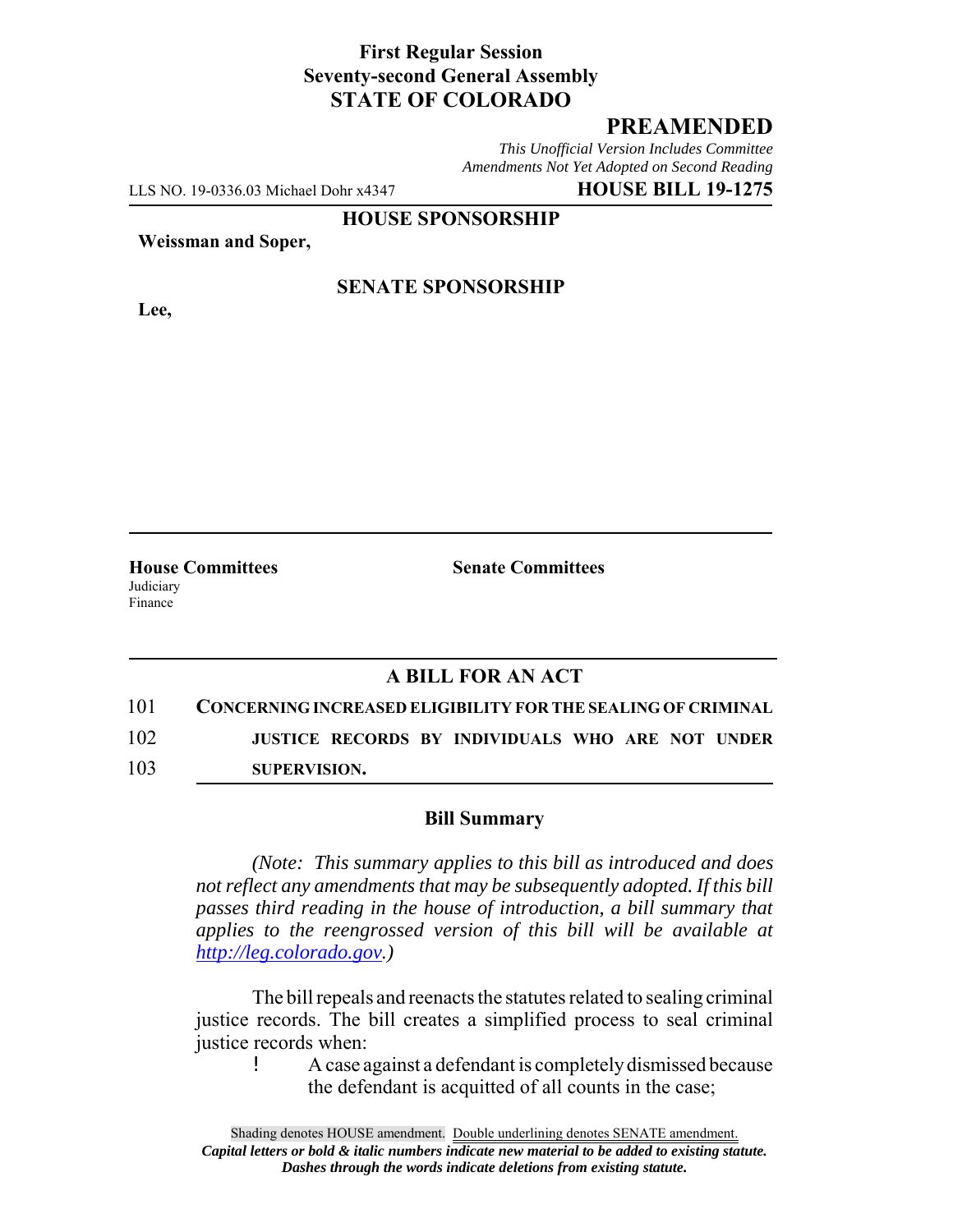- ! The defendant completes a diversion agreement when a criminal case has been filed; or
- ! The defendant completes a deferred judgment and sentence and all counts are dismissed.

The court seals those records within the criminal case without requiring the defendant to file a separate civil action.

The bill allows a defendant to petition for sealing criminal justice records when there is a criminal conviction and without requiring the defendant to file a separate civil action as follows:

- ! If the offense is a petty offense or a drug petty offense, the motion may be filed one year after the later of the date of the final disposition of all criminal proceedings against the defendant or the release of the defendant from supervision concerning a criminal conviction. The court seals the records if the defendant has not been convicted of a criminal offense since the later of the above dates.
- ! If the offense is a class 2 or 3 misdemeanor or any drug misdemeanor, the motion may be filed 2 years after the later of the date of the final disposition of all criminal proceedings against the defendant or the release of the defendant from supervision concerning a criminal conviction. The district attorney can object to the sealing. If the district attorney does not object, the court seals the case if the defendant has not been convicted of a criminal offense since the later of the above dates. If the district attorney objects, the court makes the determination after a hearing.
- ! If the offense is a class 4, 5, or 6 felony, a level 3 or 4 drug felony, or a class 1 misdemeanor, the motion may be filed 3 years after the later of the date of the final disposition of all criminal proceedings against the defendant or the release of the defendant from supervision concerning a criminal conviction. The district attorney can object to the sealing. If the district attorney does not object, the court seals the case if the defendant has not been convicted of a criminal offense since the later of the above dates. If the district attorney objects, the court makes the determination after a hearing and considering the district attorney's position.
- ! For all other offenses, the petition may be filed 5 years after the later of the date of the final disposition of all criminal proceedings against the defendant or the release of the defendant from supervision concerning a criminal conviction. The district attorney can object to the sealing. If the district attorney does not object, the court seals the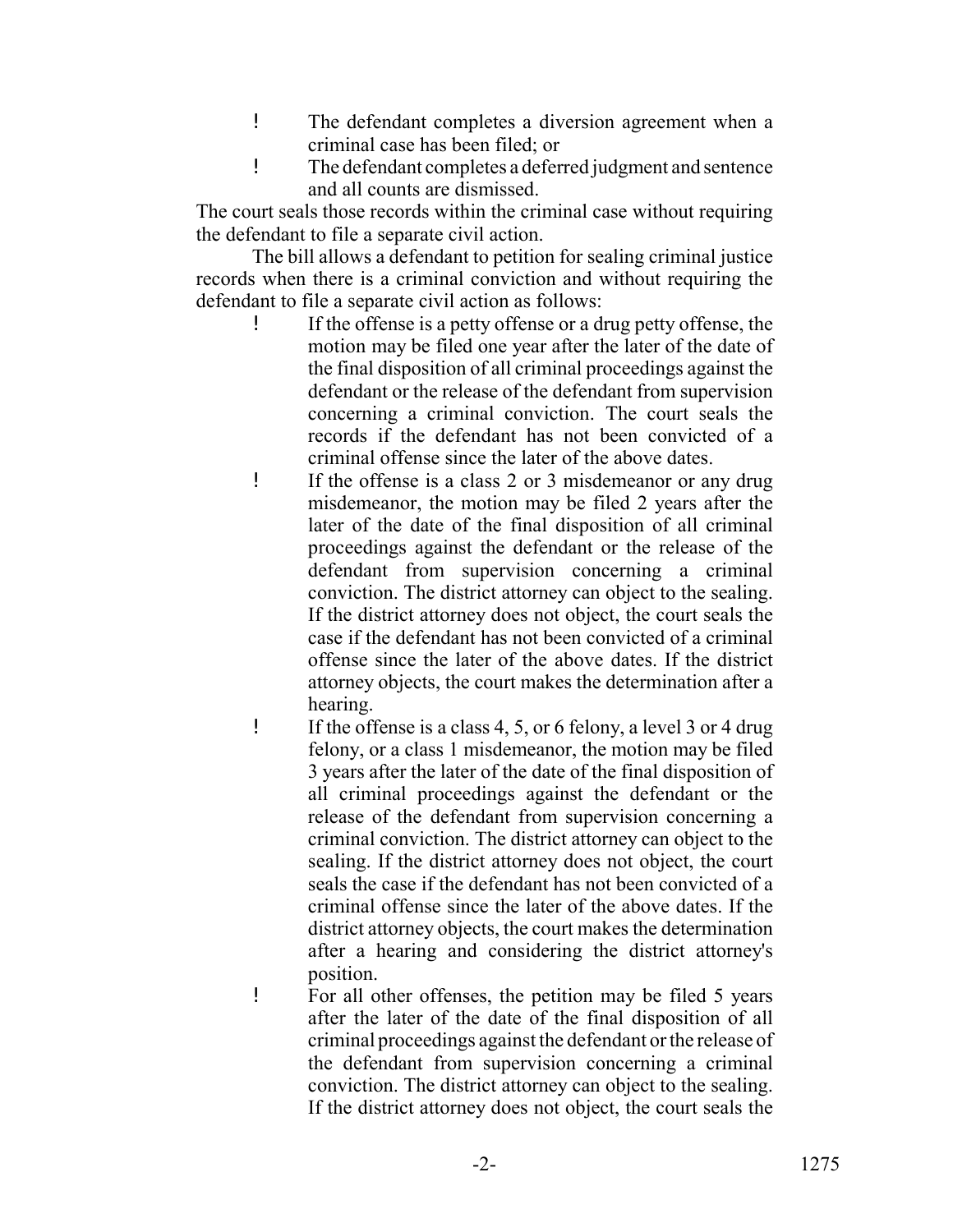case if the defendant has not been convicted of a criminal offense since the later of the above dates. If the district attorney objects, the court makes the determination after a hearing and considering the district attorney's position.

The bill specifies the offenses for which sealing is not eligible. The bill retains the specific record sealing provisions for when no charges are filed and for victims of human trafficking, municipal offenses, and posting intimate photos of a person offenses.

The bill creates a process for a person with multiple conviction records that are eligible for sealing due to an intervening conviction to petition the court in a civil proceeding to have the records sealed. The district attorney has an opportunity to object, and if the district attorney objects, the court sets the matter for hearing to determine whether to seal the records.

| $\mathbf{1}$   | Be it enacted by the General Assembly of the State of Colorado:          |
|----------------|--------------------------------------------------------------------------|
| $\overline{2}$ | <b>SECTION 1.</b> In Colorado Revised Statutes, repeal and reenact, with |
| 3              | <b>amendments, part 7 of article 72 of title 24 as follows:</b>          |
| $\overline{4}$ | PART <sub>7</sub>                                                        |
| 5              | CRIMINAL JUSTICE RECORD SEALING                                          |
| 6              | 24-72-701. Definitions. As USED IN THIS PART 7, UNLESS THE               |
| 7              | <b>CONTEXT OTHERWISE REQUIRES:</b>                                       |
| 8              | (1) "ARREST AND CRIMINAL RECORDS INFORMATION" HAS THE                    |
| 9              | SAME MEANING AS IN SECTION 24-72-302.                                    |
| 10             | "BASIC IDENTIFICATION INFORMATION" HAS THE SAME<br>(2)                   |
| 11             | MEANING AS IN SECTION 24-72-302.                                         |
| 12             | "CONVICTION RECORDS" MEANS ARREST AND CRIMINAL<br>(3)                    |
| 13             | RECORDS INFORMATION AND ANY RECORDS PERTAINING TO A JUDGMENT             |
| 14             | OF CONVICTION.                                                           |
| 15             | (4) "CRIMINAL JUSTICE AGENCIES" HAS THE SAME MEANING AS IN               |
| 16             | <b>SECTION 24-72-302.</b>                                                |
| 17             | "CUSTODIAN" HAS THE SAME MEANING AS IN SECTION<br>(5)                    |
|                |                                                                          |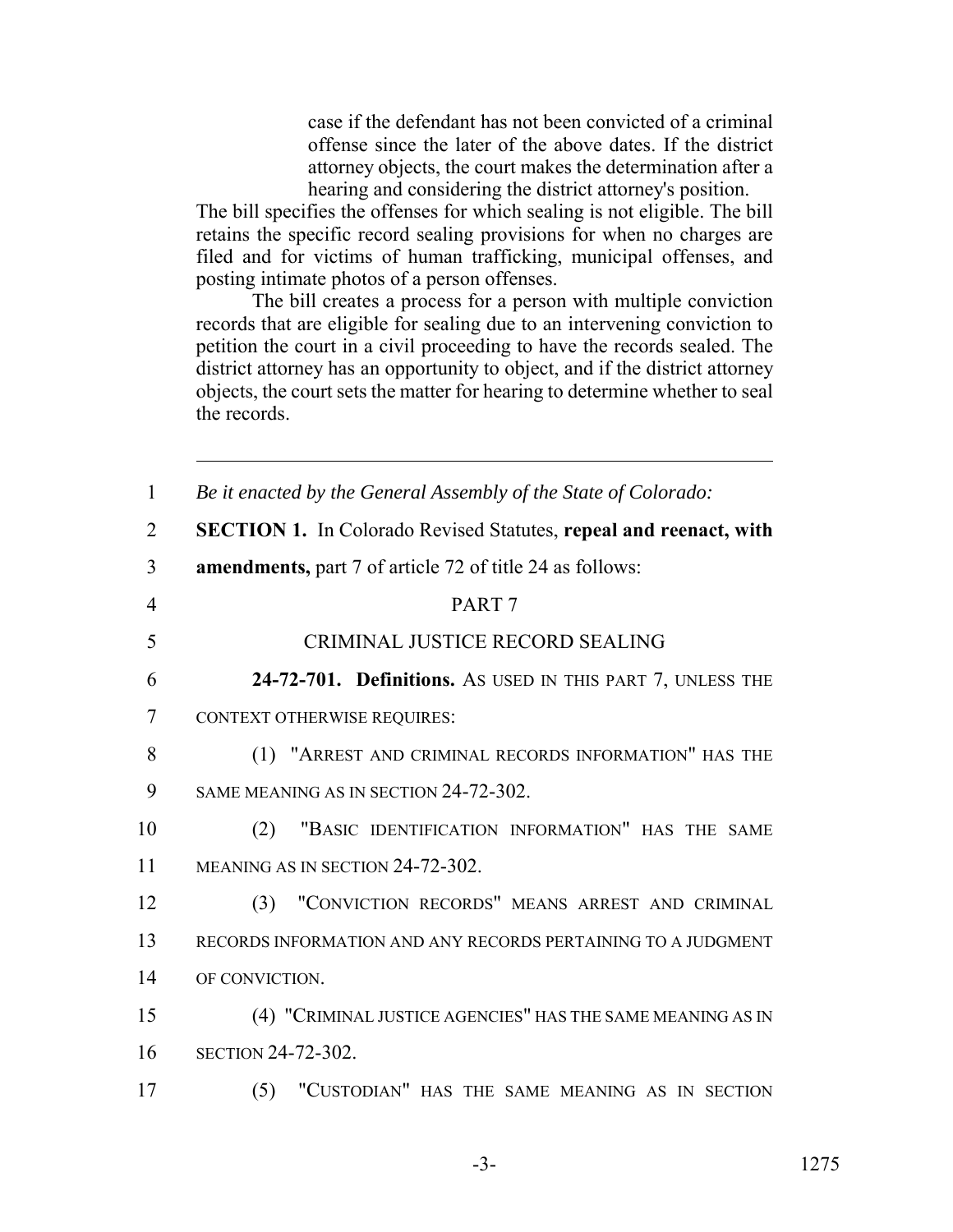24-72-302.

 (6) "OFFICIAL ACTIONS" HAS THE SAME MEANING AS IN SECTION 24-72-302.

 (7) "PERSON IN INTEREST" HAS THE SAME MEANING AS IN SECTION 24-72-302.

 (8) "PRIVATE CUSTODIAN" HAS THE SAME MEANING AS IN SECTION 24-72-302.

 (9) "VICTIM" MEANS ANY NATURAL PERSON AGAINST WHOM ANY CRIME HAS BEEN PERPETRATED OR ATTEMPTED, UNLESS THE PERSON IS ACCOUNTABLE FOR THE CRIME OR A CRIME ARISING FROM THE SAME CONDUCT OR PLAN AS THE CRIME IS DEFINED UNDER THE LAWS OF THIS 12 STATE OR OF THE UNITED STATES, OR, IF SUCH PERSON IS DECEASED OR 13 INCAPACITATED, THE PERSON'S SPOUSE, PARENT, LEGAL GUARDIAN, CHILD, SIBLING, GRANDPARENT, GRANDCHILD, SIGNIFICANT OTHER, OR OTHER LAWFUL REPRESENTATIVE.

 **24-72-702. Expungement of arrest records in case of mistaken identity - definitions.** (1) (a) NOTWITHSTANDING ANY OTHER PROVISION OF LAW, A COURT SHALL EXPUNGE THE ARREST AND CRIMINAL RECORDS INFORMATION OF A PERSON WHO WAS ARRESTED AS A RESULT OF MISTAKEN IDENTITY AND WHO DID NOT HAVE CHARGES FILED AGAINST HIM OR HER.

 (b) NO LATER THAN NINETY DAYS AFTER AN INVESTIGATION BY A LAW ENFORCEMENT AGENCY FINDS THAT A PERSON WAS ARRESTED AS A RESULT OF MISTAKEN IDENTITY AND NO CHARGES WERE FILED, THE LAW ENFORCEMENT AGENCY THAT MADE THE ARREST SHALL PETITION THE DISTRICT COURT IN THE JUDICIAL DISTRICT WHERE THE PERSON WAS ARRESTED FOR AN EXPUNGEMENT ORDER FOR THE ARREST AND CRIMINAL

-4- 1275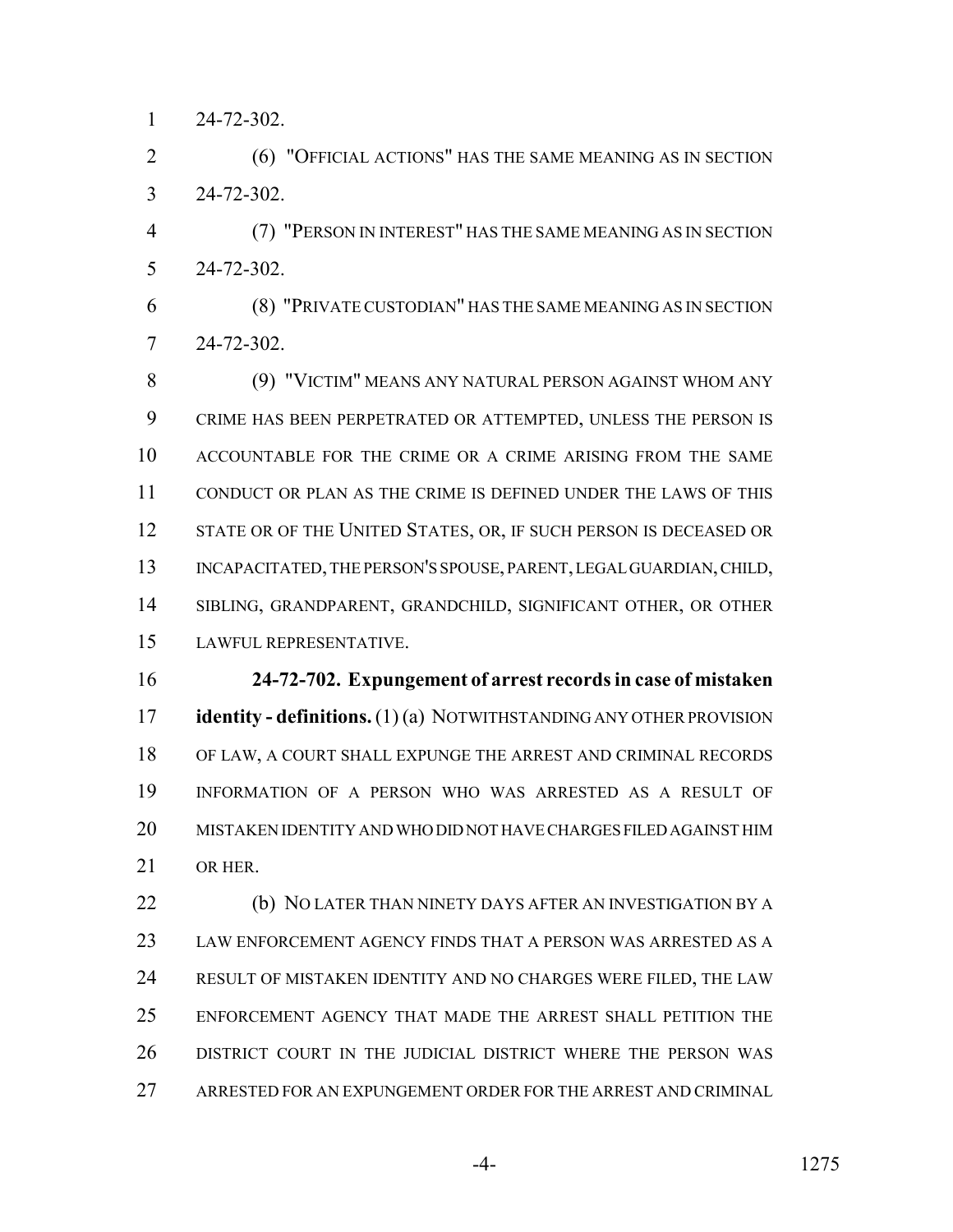RECORDS INFORMATION MADE AS A RESULT OF THE MISTAKEN IDENTITY, AT NO COST TO THE PERSON ARRESTED. A PETITION FILED PURSUANT TO THIS SUBSECTION (1)(b) IS NOT SUBJECT TO A FILING FEE.

 (c) NO LATER THAN NINETY DAYS AFTER RECEIVING THE PETITION, THE COURT SHALL ORDER THE EXPUNGEMENT OF THE ARREST AND CRIMINAL RECORDS INFORMATION AND ALL OTHER ADMINISTRATIVE RECORDS OF THE LAW ENFORCEMENT AGENCY RELATING TO THE PERSON'S ARREST AS A RESULT OF MISTAKEN IDENTITY.

 (2) THE COURTS SHALL DIRECT ANY ORDER ENTERED PURSUANT TO 10 SUBSECTION (1)(c) OF THIS SECTION TO EVERY CUSTODIAN WHO MAY HAVE CUSTODY OF ANY PART OF THE ARREST AND CRIMINAL RECORDS INFORMATION THAT IS THE SUBJECT OF THE ORDER. WHEN A COURT ENTERS AN ORDER EXPUNGING CRIMINAL RECORDS PURSUANT TO SUBSECTION (1)(c) OF THIS SECTION, THE PETITIONER SHALL PROVIDE THE COLORADO BUREAU OF INVESTIGATION AND EVERY CUSTODIAN OF SUCH RECORDS WITH A COPY OF THE ORDER. THE PETITIONER SHALL PROVIDE A PRIVATE CUSTODIAN WITH A COPY OF THE ORDER AND SEND THE PRIVATE 18 CUSTODIAN AN ELECTRONIC NOTIFICATION OF THE ORDER. EACH PRIVATE CUSTODIAN THAT RECEIVES A COPY OF THE ORDER FROM THE PETITIONER SHALL REMOVE THE RECORDS THAT ARE SUBJECT TO THE ORDER FROM ITS DATABASE. THEREAFTER, THE COURT MAY ISSUE AN ORDER SEALING THE CIVIL CASE IN WHICH THE RECORDS WERE SEALED.

23 (3) UPON THE ENTRY OF AN ORDER TO EXPUNGE THE RECORDS, THE PETITIONER AND ALL CRIMINAL JUSTICE AGENCIES MAY PROPERLY REPLY, UPON ANY INQUIRY INTO THE MATTER, THAT NO SUCH RECORDS EXIST WITH RESPECT TO THE PERSON.

(4) EMPLOYERS, EDUCATIONAL INSTITUTIONS, STATE AND LOCAL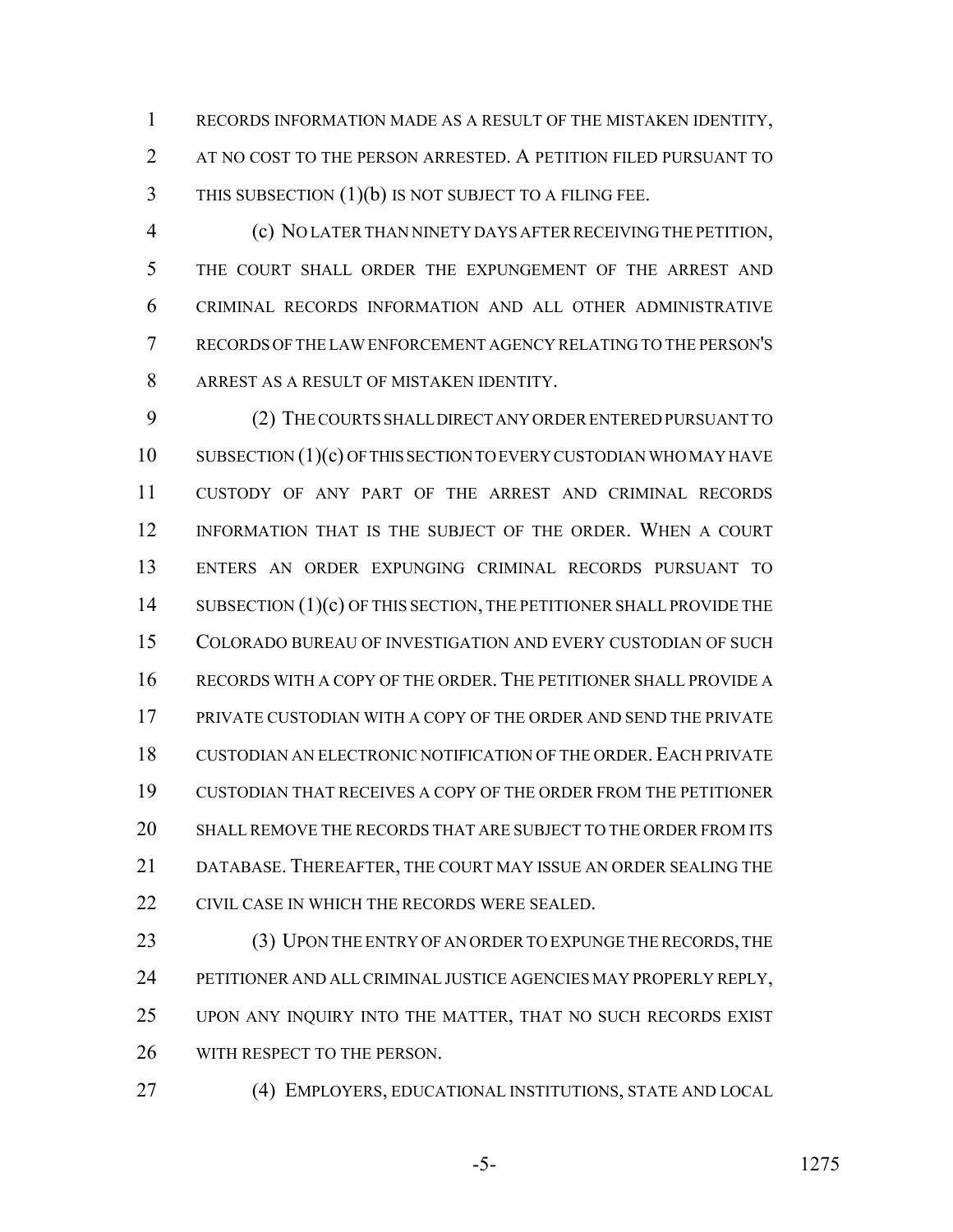GOVERNMENT AGENCIES, OFFICIALS, AND EMPLOYEES SHALL NOT, IN ANY APPLICATION OR INTERVIEW OR IN ANY OTHER WAY, REQUIRE AN APPLICANT TO DISCLOSE ANY INFORMATION CONTAINED IN EXPUNGED RECORDS. AN APPLICANT NEED NOT, IN ANSWER TO ANY QUESTION CONCERNING ARREST AND CRIMINAL RECORDS INFORMATION THAT HAS BEEN EXPUNGED, INCLUDE A REFERENCE TO OR INFORMATION CONCERNING THE EXPUNGED INFORMATION AND MAY STATE THAT NO SUCH ACTION HAS EVER OCCURRED. SUCH AN APPLICATION MAY NOT BE DENIED SOLELY BECAUSE OF THE APPLICANT'S REFUSAL TO DISCLOSE ARREST AND CRIMINAL RECORDS INFORMATION THAT HAS BEEN EXPUNGED.

12 (5) FOR PURPOSES OF THIS SECTION:

 (a) "LAW ENFORCEMENT AGENCY" MEANS THE COLORADO STATE PATROL OR THE AGENCY OF A STATE OR LOCAL GOVERNMENT AUTHORIZED TO ENFORCE THE LAWS OF COLORADO.

 (b) "MISTAKEN IDENTITY" MEANS THE MISIDENTIFICATION BY A WITNESS OR LAW ENFORCEMENT, CONFUSION ON THE PART OF A WITNESS OR LAW ENFORCEMENT AS TO THE IDENTITY OF THE PERSON WHO COMMITTED THE CRIME, MISINFORMATION PROVIDED TO LAW ENFORCEMENT AS TO THE IDENTITY OF THE PERSON WHO COMMITTED THE CRIME, OR SOME OTHER MISTAKE ON THE PART OF A WITNESS OR LAW ENFORCEMENT AS TO THE IDENTITY OF THE PERSON WHO COMMITTED THE CRIME.

 **24-72-703. Sealing of arrest and criminal records - general provisions - order applicability - discovery and advisements.** (1) **Applicability.** THE PROVISIONS OF THIS SECTION SHALL APPLY TO THE SEALING OF ARREST AND CRIMINAL RECORDS PURSUANT TO SECTIONS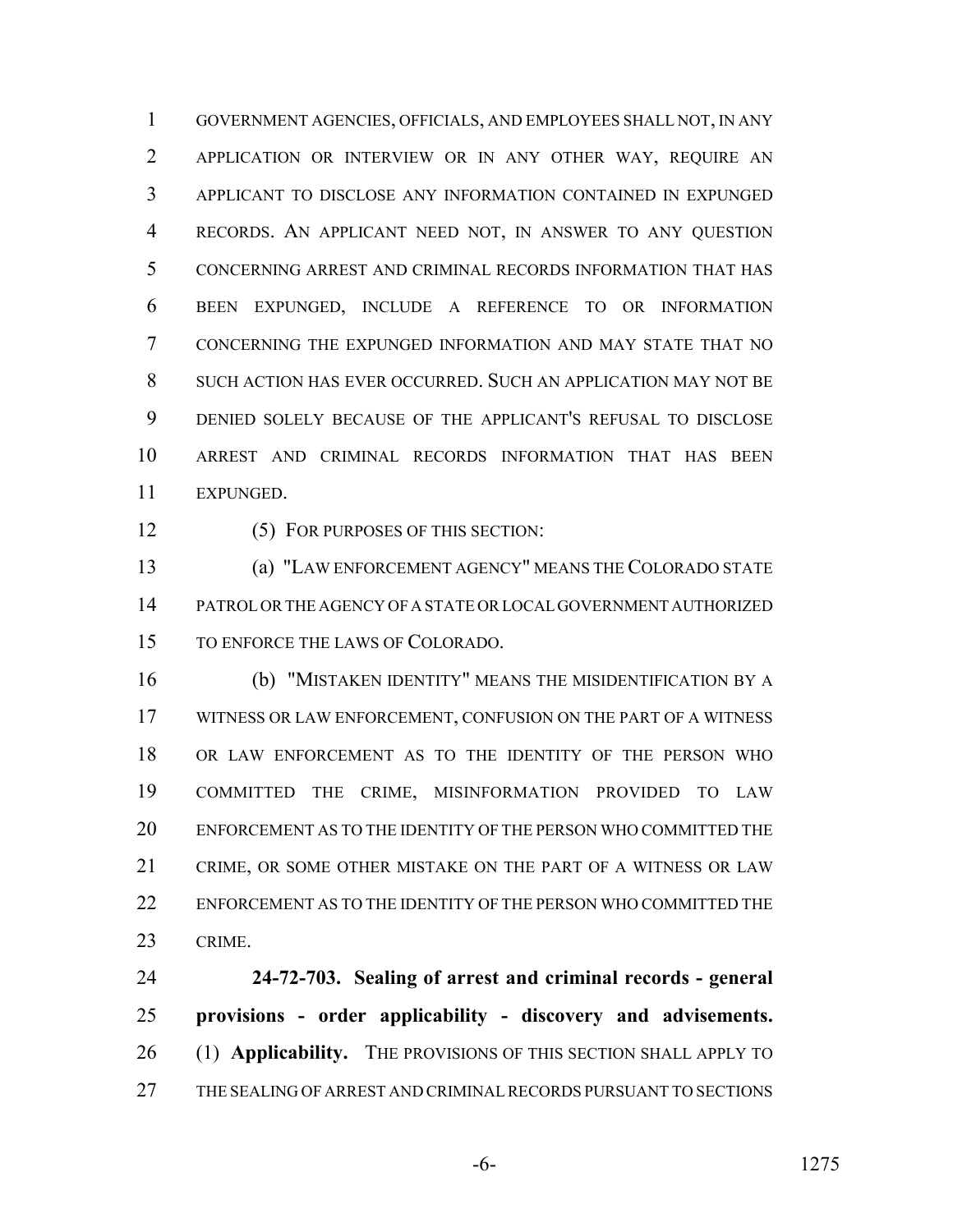24-72-704 TO 24-72-709.

 (2) **Effect of a sealing order.** (a) (I) AN ORDER SEALING ARREST OR OTHER CRIMINAL RECORDS DOES NOT DENY ACCESS TO THE CRIMINAL RECORDS OF A PETITIONER OR DEFENDANT BY ANY COURT, LAW ENFORCEMENT AGENCY, CRIMINAL JUSTICE AGENCY, PROSECUTING ATTORNEY, OR PARTY OR AGENCY REQUIRED BY LAW TO CONDUCT A CRIMINAL HISTORY RECORD CHECK ON AN INDIVIDUAL.

 (II) AN ORDER SEALING CONVICTION RECORDS DOES NOT VACATE A CONVICTION.

 (III) A CONVICTION SEALED PURSUANT TO THIS ARTICLE 72 MAY BE USED BY A CRIMINAL JUSTICE AGENCY, LAW ENFORCEMENT AGENCY, COURT, OR PROSECUTING ATTORNEY FOR ANY LAWFUL PURPOSE RELATING TO THE INVESTIGATION OR PROSECUTION OF ANY CASE, INCLUDING BUT 14 NOT LIMITED TO ANY SUBSEQUENT CASE THAT IS FILED AGAINST THE PETITIONER OR DEFENDANT, OR FOR ANY OTHER LAWFUL PURPOSE WITHIN 16 THE SCOPE OF HIS, HER, OR ITS DUTIES. A PARTY OR AGENCY REQUIRED BY LAW TO CONDUCT A CRIMINAL HISTORY RECORD CHECK IS AUTHORIZED TO USE ANY SEALED CONVICTION FOR THE LAWFUL PURPOSE FOR WHICH THE CRIMINAL HISTORY RECORD CHECK IS REQUIRED BY LAW.

**(IV)** CRIMINAL JUSTICE INFORMATION AND CRIMINAL JUSTICE RECORDS IN THE POSSESSION OF A CRIMINAL JUSTICE AGENCY MAY BE SHARED WITH ANY OTHER CRIMINAL JUSTICE AGENCY WHEN AN INQUIRY CONCERNING THE ARREST AND CRIMINAL JUSTICE INFORMATION OR RECORDS IS MADE.

 (V) IF A DEFENDANT IS CONVICTED OF A NEW CRIMINAL OFFENSE AFTER AN ORDER SEALING CONVICTION RECORDS IS ENTERED, THE COURT SHALL ORDER THE CONVICTION RECORDS TO BE UNSEALED.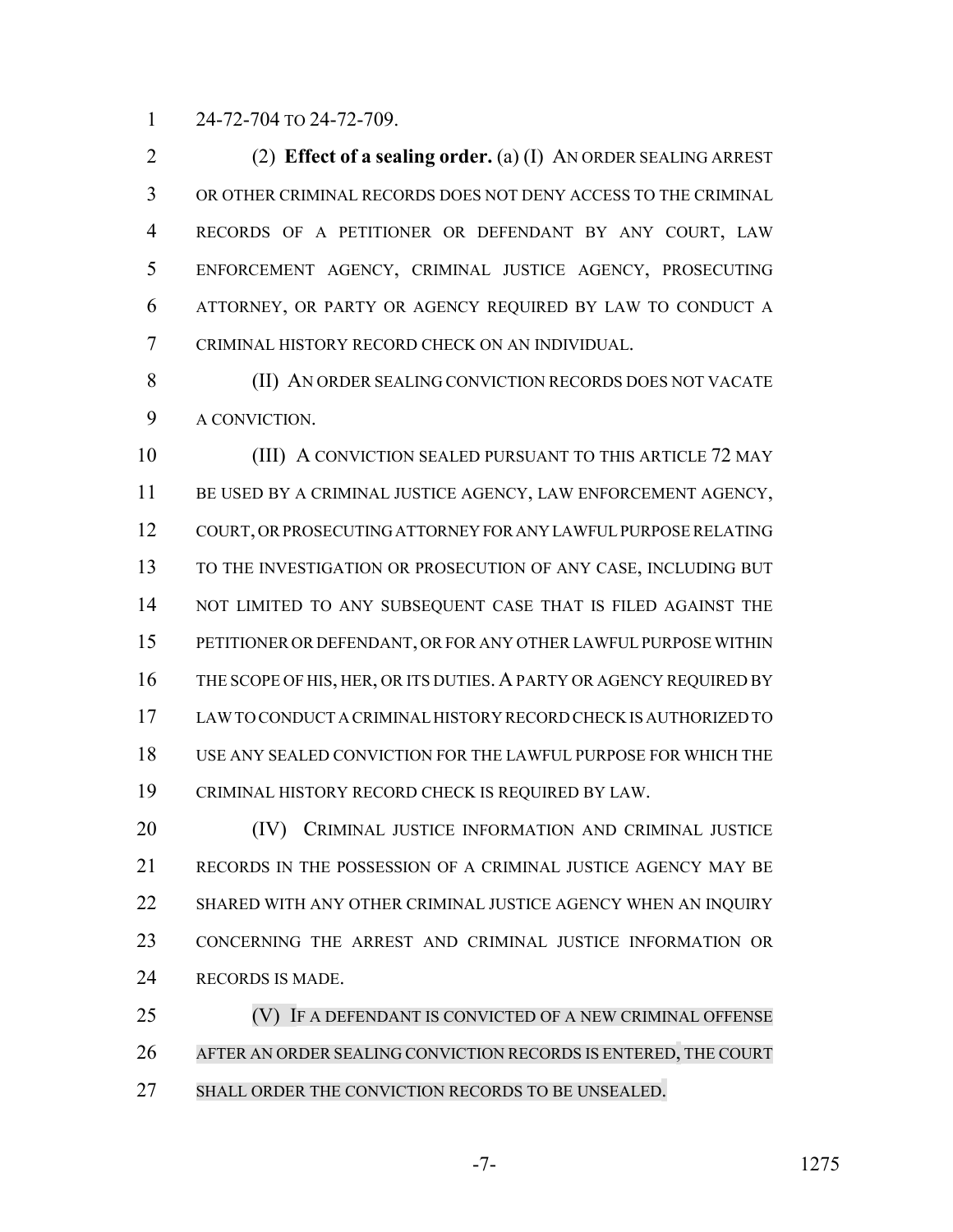(b) EXCEPT AS OTHERWISE PROVIDED IN SUBSECTION (1)(a)(I) OF THIS SECTION, UPON THE ENTRY OF AN ORDER TO SEAL THE CRIMINAL RECORDS, THE DEFENDANT AND ALL CRIMINAL JUSTICE AGENCIES MAY PROPERLY REPLY, UPON AN INQUIRY INTO THE MATTER, THAT PUBLIC CRIMINAL RECORDS DO NOT EXIST WITH RESPECT TO THE PETITIONER OR DEFENDANT.

 (c) EXCEPT AS OTHERWISE PROVIDED IN SUBSECTION (1)(a)(I) OF THIS SECTION, INSPECTION OF THE RECORDS INCLUDED IN AN ORDER SEALING CRIMINAL RECORDS MAY THEREAFTER BE PERMITTED BY THE COURT ONLY UPON PETITION BY THE PETITIONER OR DEFENDANT.

 (d) (I) EXCEPT AS OTHERWISE PROVIDED IN SUBSECTION (1)(a)(I) OF THIS SECTION, EMPLOYERS, STATE AND LOCAL GOVERNMENT AGENCIES, OFFICIALS, LANDLORDS, AND EMPLOYEES SHALL NOT REQUIRE AN APPLICANT TO DISCLOSE ANY INFORMATION CONTAINED IN SEALED CONVICTION RECORDS IN ANY APPLICATION OR INTERVIEW OR IN ANY OTHER WAY. AN APPLICANT DOES NOT NEED TO INCLUDE A REFERENCE TO OR INFORMATION CONCERNING THE SEALED CONVICTION RECORDS IN ANSWER TO ANY QUESTION CONCERNING CONVICTION RECORDS THAT HAVE BEEN SEALED AND MAY STATE THAT THE APPLICANT HAS NOT BEEN CRIMINALLY CONVICTED. AN APPLICATION MAY NOT BE DENIED SOLELY BECAUSE OF THE APPLICANT'S REFUSAL TO DISCLOSE CONVICTION RECORDS THAT HAVE BEEN SEALED.

23 (II) SUBSECTION (2)(d)(I) OF THIS SECTION DOES NOT PRECLUDE THE BAR COMMITTEE OF THE COLORADO STATE BOARD OF LAW EXAMINERS FROM MAKING FURTHER INQUIRIES INTO THE FACT OF A CONVICTION THAT COMES TO THE ATTENTION OF THE BAR COMMITTEE THROUGH OTHER MEANS. THE BAR COMMITTEE OF THE COLORADO STATE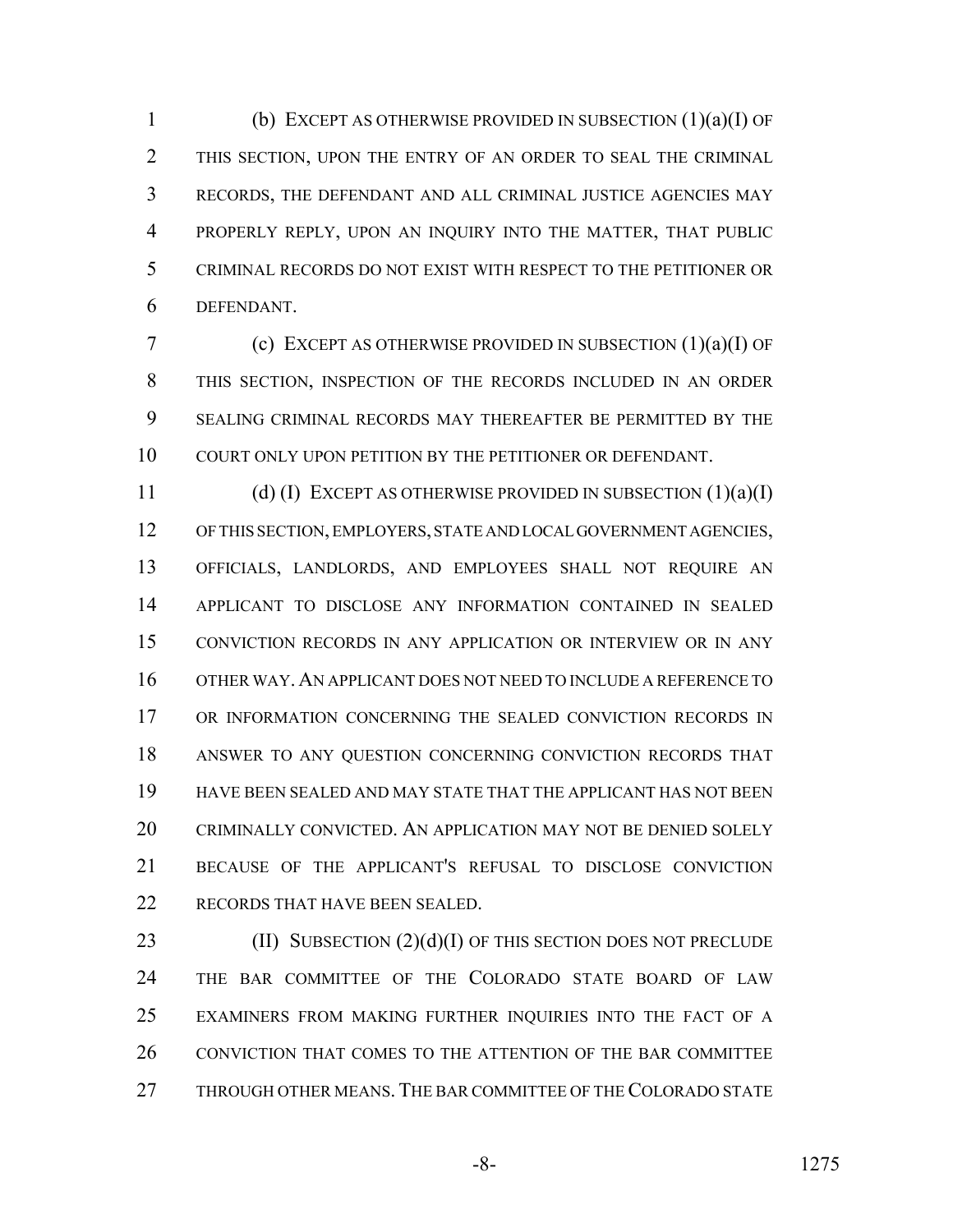BOARD OF LAW EXAMINERS HAS A RIGHT TO INQUIRE INTO THE MORAL AND ETHICAL QUALIFICATIONS OF AN APPLICANT, AND THE APPLICANT HAS NO RIGHT TO PRIVACY OR PRIVILEGE THAT JUSTIFIES HIS OR HER REFUSAL TO ANSWER ANY QUESTION CONCERNING ARREST AND CRIMINAL RECORDS INFORMATION THAT HAS COME TO THE ATTENTION OF THE BAR COMMITTEE THROUGH OTHER MEANS.

 (III) NOTWITHSTANDING THE PROVISIONS OF SUBSECTION (2)(d)(I) OF THIS SECTION, THE DEPARTMENT OF EDUCATION MAY REQUIRE A LICENSED EDUCATOR OR AN APPLICANT FOR AN EDUCATOR'S LICENSE WHO FILES A PETITION TO SEAL A CRIMINAL RECORD TO NOTIFY THE DEPARTMENT OF EDUCATION OF THE PENDING PETITION TO SEAL. THE DEPARTMENT OF EDUCATION HAS THE RIGHT TO INQUIRE INTO THE FACTS OF THE CRIMINAL OFFENSE FOR WHICH THE PETITION TO SEAL IS PENDING. THE EDUCATOR OR APPLICANT HAS NO RIGHT TO PRIVACY OR PRIVILEGE THAT JUSTIFIES HIS OR HER REFUSAL TO ANSWER ANY QUESTIONS OF THE DEPARTMENT OF EDUCATION CONCERNING THE ARREST AND CRIMINAL RECORDS INFORMATION CONTAINED IN THE PENDING PETITION TO SEAL.

 (3) A PERSON MAY ONLY FILE A PETITION WITH THE COURT FOR SEALING OF EACH CASE ONCE EVERY TWELVE-MONTH PERIOD, UNLESS 20 OTHERWISE PROVIDED BY THE COURT.

 (4) NOTHING IN THIS PART 7 REGARDING SEALING OF RECORDS AUTHORIZES THE PHYSICAL DESTRUCTION OF ANY CONVICTION RECORDS. 23 (5) (a) INSPECTION OF THE COURT RECORDS INCLUDED IN AN ORDER SEALING CRIMINAL RECORDS MAY BE PERMITTED BY THE COURT ONLY UPON PETITION BY THE PETITIONER OR THE DEFENDANT WHO IS THE 26 SUBJECT OF THE RECORDS OR BY THE PROSECUTING ATTORNEY AND ONLY FOR THOSE PURPOSES NAMED IN THE PETITION. THIS PETITION TO INSPECT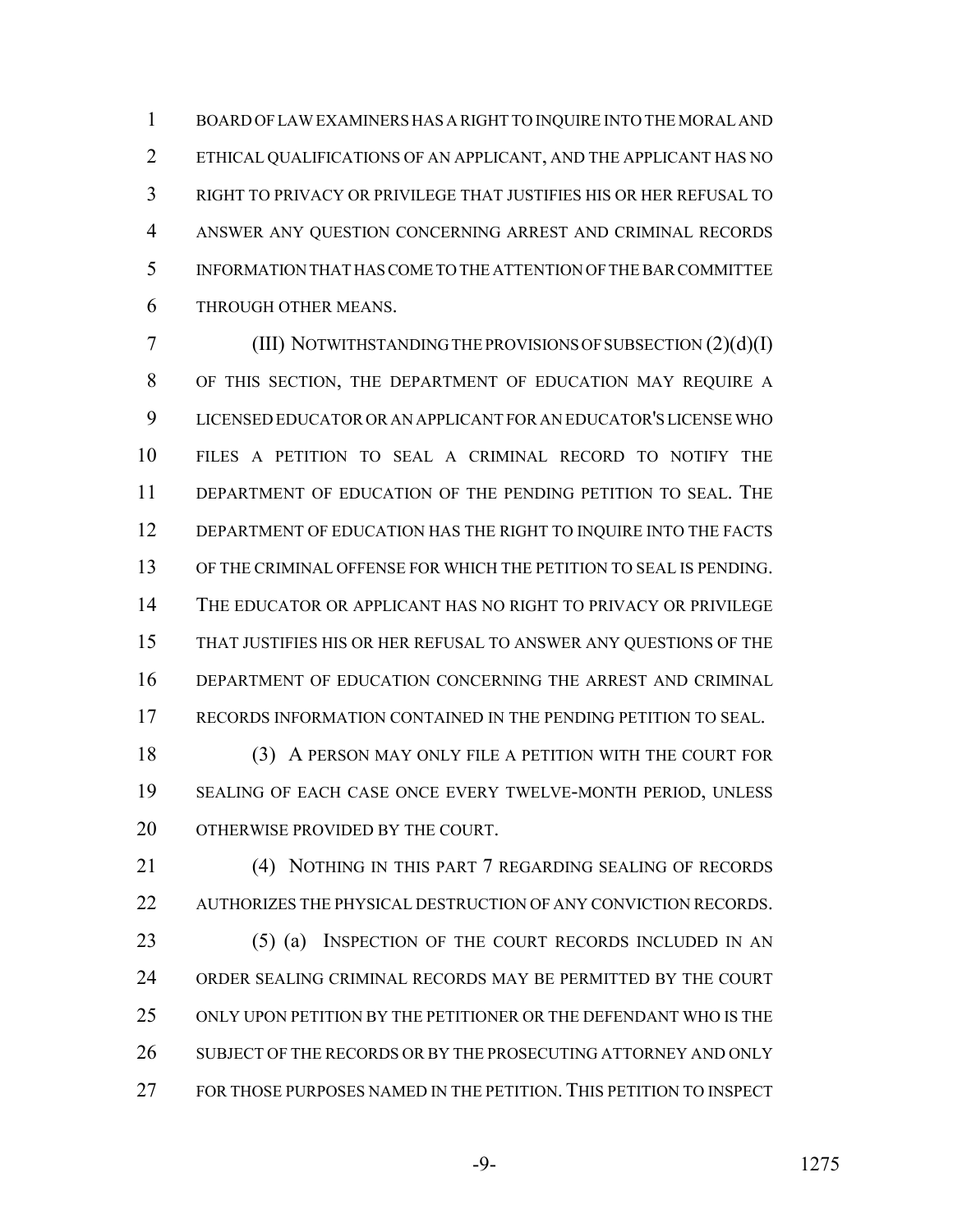THE CRIMINAL JUSTICE RECORDS MUST BE FILED BY THE PETITIONING PARTY WITHIN THE CASE IN WHICH THE SEALING ORDER WAS ENTERED.

 (b) NOTWITHSTANDING THE PROVISIONS OF SUBSECTIONS (1)(b) AND (1)(c) OF THIS SECTION, THE PROSECUTING ATTORNEY OR THE LAW ENFORCEMENT AGENCY MAY RELEASE TO THE VICTIM IN THE SEALED CASE COPIES OF POLICE REPORTS OR ANY PROTECTION ORDERS ISSUED IN THE SEALED CASE IF THE VICTIM DEMONSTRATES TO THE PROSECUTING ATTORNEY OR LAW ENFORCEMENT AGENCY A NEED FOR THE REPORTS OR COURT ORDERS FOR A LAWFUL PURPOSE. THE PROSECUTING ATTORNEY, INCLUDING STAFF OF THE PROSECUTING ATTORNEY'S OFFICE OR A VICTIM OR WITNESS ASSISTANCE PROGRAM, OR THE STAFF OF A LAW ENFORCEMENT AGENCY OR LAW ENFORCEMENT VICTIM ASSISTANCE PROGRAM, MAY DISCUSS THE SEALED CASE, THE RESULTS OF THE SEALING PROCEEDINGS, AND INFORMATION RELATED TO ANY VICTIM SERVICES AVAILABLE TO THE VICTIM.

 (c) NOTWITHSTANDING ANY OTHER PROVISION OF THIS SECTION, ANY MEMBER OF THE PUBLIC MAY PETITION THE COURT TO UNSEAL ANY COURT FILE OF A CRIMINAL CONVICTION THAT HAS PREVIOUSLY BEEN SEALED UPON A SHOWING THAT CIRCUMSTANCES HAVE COME INTO EXISTENCE SINCE THE ORIGINAL SEALING AND, AS A RESULT, THE PUBLIC INTEREST IN DISCLOSURE NOW OUTWEIGHS THE DEFENDANT'S INTEREST IN PRIVACY.

23 (6) FOR THE PURPOSE OF PROTECTING THE AUTHOR OF ANY CORRESPONDENCE THAT BECOMES A PART OF CRIMINAL JUSTICE RECORDS, THE COURT HAVING JURISDICTION IN THE JUDICIAL DISTRICT IN WHICH THE CRIMINAL JUSTICE RECORDS ARE LOCATED MAY, IN ITS DISCRETION, WITH OR WITHOUT A HEARING, ENTER AN ORDER TO SEAL ANY INFORMATION,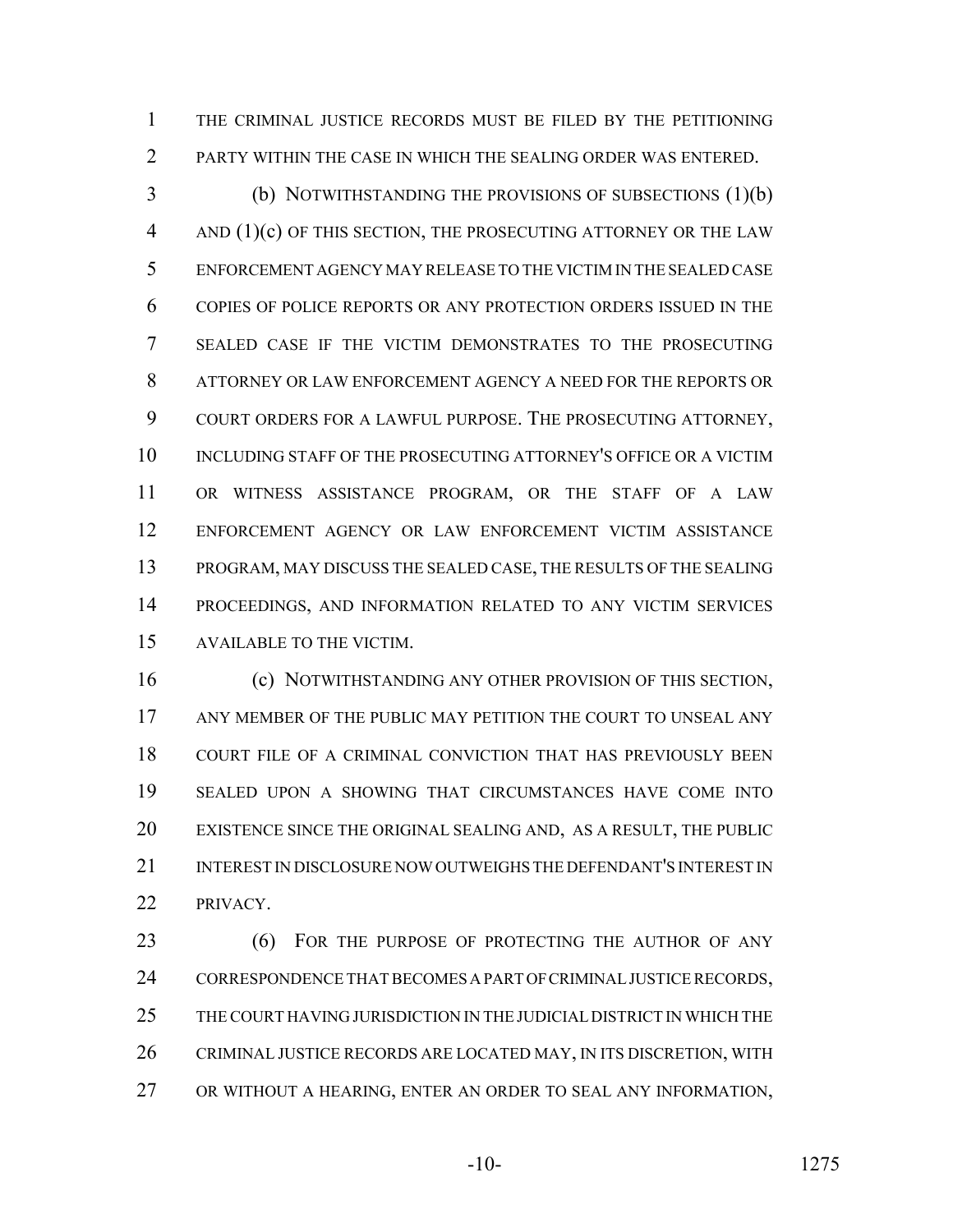INCLUDING BUT NOT LIMITED TO BASIC IDENTIFICATION INFORMATION CONTAINED IN THE CORRESPONDENCE THAT IS PART OF THE RECORD IN THE CRIMINAL CASE.HOWEVER, THE COURT MAY, IN ITS DISCRETION, ENTER AN ORDER THAT ALLOWS THE DISCLOSURE OF SEALED INFORMATION TO DEFENSE COUNSEL OR, IF THE DEFENDANT IS NOT REPRESENTED BY COUNSEL, TO THE DEFENDANT.

 (7) **Rules of discovery - rules of evidence - witness testimony.** COURT ORDERS SEALING RECORDS OF OFFICIAL ACTIONS PURSUANT TO THIS PART 7 DO NOT LIMIT THE OPERATIONS OF:

 (a) THE RULES OF DISCOVERY OR THE RULES OF EVIDENCE PROMULGATED BY THE SUPREME COURT OF COLORADO OR ANY OTHER 12 STATE OR FEDERAL COURT;

 (b) THE PROVISIONS OF SECTION 13-90-101 CONCERNING WITNESS TESTIMONY.

 (8) **Service of sealing order.** THE COURT SHALL DIRECT A SEALING ORDER ENTERED PURSUANT TO THIS PART 7 TO EACH CUSTODIAN WHO MAY HAVE CUSTODY OF ANY PART OF THE CONVICTION RECORDS THAT ARE THE SUBJECT OF THE ORDER. WHENEVER A COURT ENTERS AN ORDER SEALING CONVICTION RECORDS, THE DEFENDANT SHALL PROVIDE THE COLORADO BUREAU OF INVESTIGATION AND EACH CUSTODIAN OF THE 21 CONVICTION RECORDS WITH A COPY OF THE ORDER. THE PETITIONER SHALL PROVIDE A PRIVATE CUSTODIAN WITH A COPY OF THE ORDER AND SEND THE PRIVATE CUSTODIAN AN ELECTRONIC NOTIFICATION OF THE ORDER. EACH PRIVATE CUSTODIAN THAT RECEIVES A COPY OF THE ORDER FROM THE PETITIONER SHALL REMOVE THE RECORDS THAT ARE SUBJECT TO AN ORDER FROM ITS DATABASE. THE DEFENDANT SHALL PAY TO THE BUREAU ANY COSTS RELATED TO THE SEALING OF HIS OR HER CRIMINAL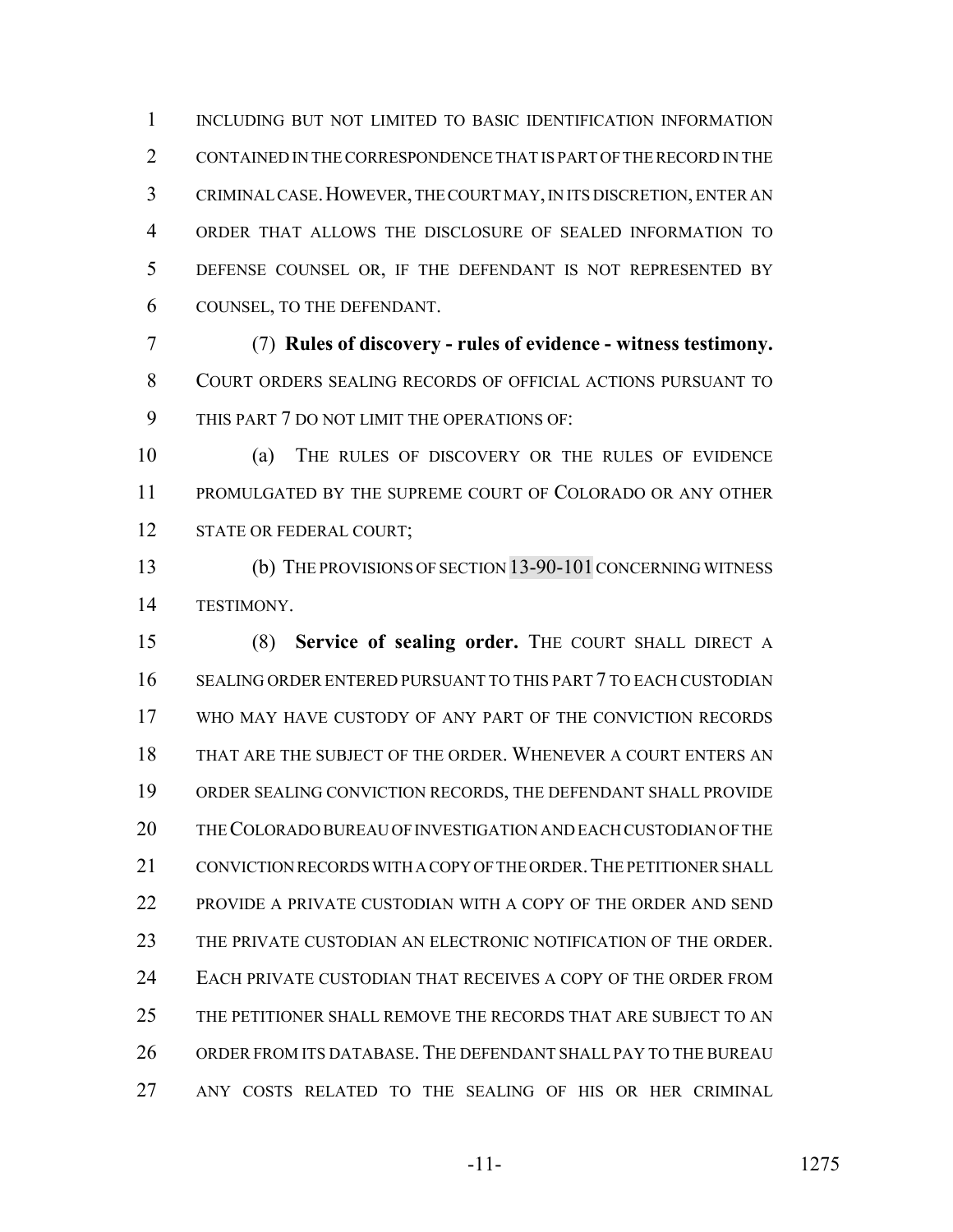CONVICTION RECORDS IN THE CUSTODY OF THE BUREAU.THEREAFTER, THE DEFENDANT MAY REQUEST AND THE COURT MAY GRANT AN ORDER SEALING THE CIVIL CASE IN WHICH THE CONVICTION RECORDS WERE SEALED.

 (9) **Advisements.** (a) WHENEVER A DEFENDANT IS SENTENCED FOLLOWING A CONVICTION FOR AN OFFENSE DESCRIBED IN SECTIONS 24-72-706 TO 24-72-708, THE COURT SHALL PROVIDE HIM OR HER WITH A WRITTEN ADVISEMENT OF HIS OR HER RIGHTS CONCERNING THE SEALING OF HIS OR HER CONVICTION RECORDS PURSUANT TO THIS SECTION IF HE OR SHE COMPLIES WITH THE APPLICABLE PROVISIONS OF THIS SECTION.

 (b) IN ADDITION TO, AND NOT IN LIEU OF, THE REQUIREMENT 12 DESCRIBED IN SUBSECTION (9)(a) OF THIS SECTION:

 (I) IF A DEFENDANT IS SENTENCED TO PROBATION FOLLOWING A CONVICTION FOR AN OFFENSE DESCRIBED IN SECTIONS 24-72-706 TO 24-72-708, THE PROBATION DEPARTMENT, UPON THE TERMINATION OF THE DEFENDANT'S PROBATION, SHALL PROVIDE THE DEFENDANT WITH A WRITTEN ADVISEMENT OF HIS OR HER RIGHTS CONCERNING THE SEALING OF HIS OR HER CONVICTION RECORDS PURSUANT TO THIS SECTION IF HE OR SHE COMPLIES WITH THE APPLICABLE PROVISIONS OF THIS SECTION; OR

**(II)** IF A DEFENDANT IS RELEASED ON PAROLE FOLLOWING A CONVICTION FOR AN OFFENSE DESCRIBED IN SECTIONS 24-72-706 TO 22 24-72-708, THE DEFENDANT'S PAROLE OFFICER, UPON THE TERMINATION OF THE DEFENDANT'S PAROLE, SHALL PROVIDE THE DEFENDANT WITH A WRITTEN ADVISEMENT OF HIS OR HER RIGHTS CONCERNING THE SEALING OF HIS OR HER CONVICTION RECORDS PURSUANT TO THIS SECTION IF HE OR SHE COMPLIES WITH THE APPLICABLE PROVISIONS OF THIS SECTION.

27 (10) IF THE PERSON IN INTEREST HAS SUCCESSFULLY COMPLETED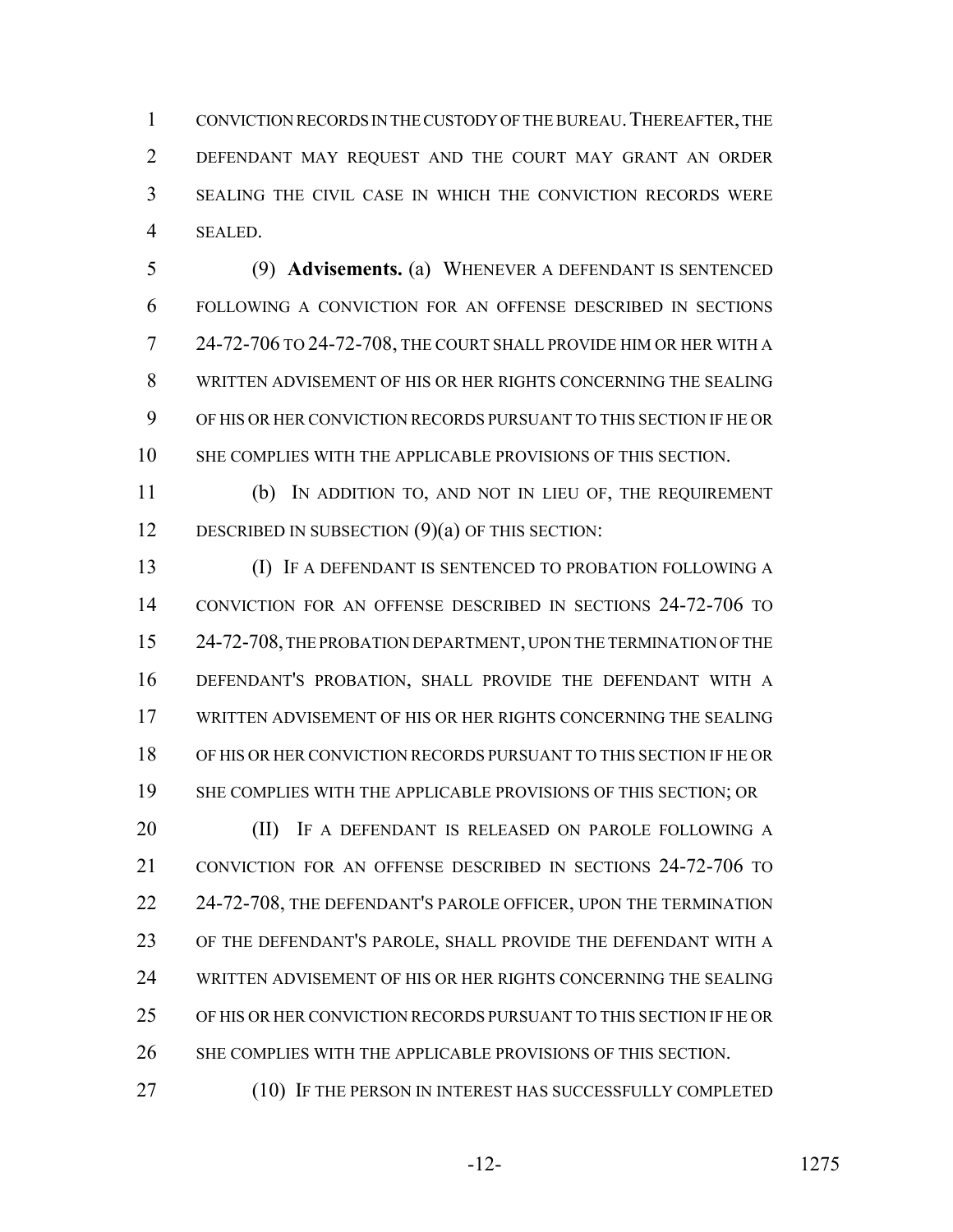A VETERANS TREATMENT PROGRAM ESTABLISHED PURSUANT TO SECTION 2 13-5-144 IN THE CASE THAT IS THE SUBJECT OF THE PETITION TO SEAL, THE COURT SHALL CONSIDER SUCH FACTOR FAVORABLY IN DETERMINING WHETHER TO ISSUE AN ORDER TO SEAL RECORDS PURSUANT TO THIS SECTION.

 (11) ADEFENDANT SHALL NOT BE REQUIRED TO WAIVE HIS OR HER RIGHT TO FILE A MOTION TO SEAL PURSUANT TO THE PROVISIONS OF THIS SECTION AS A CONDITION OF A PLEA AGREEMENT IN ANY CASE.

 (12) **Exclusions.** (a) (I) NOTWITHSTANDING ANY PROVISION IN THIS PART 7 TO THE CONTRARY, IN REGARD TO ANY CONVICTION OF THE DEFENDANT RESULTING FROM A SINGLE CASE IN WHICH THE DEFENDANT 12 IS CONVICTED OF MORE THAN ONE OFFENSE, RECORDS OF THE CONVICTION MAY BE SEALED PURSUANT TO THE PROVISIONS OF THIS PART 7 ONLY IF THE RECORDS OF EVERY CONVICTION OF THE DEFENDANT RESULTING FROM THAT CASE MAY BE SEALED PURSUANT TO THE PROVISIONS OF THIS PART 7.

 (II) IF A CRIMINAL CASE IS DISMISSED OR IF A CRIMINAL OFFENSE IS NOT CHARGED DUE TO A PLEA AGREEMENT IN A SEPARATE CASE, THE RECORDS ARE ELIGIBLE FOR SEALING AT SUCH TIME AS THE CRIMINAL CASE IN WHICH THE CONVICTION WAS ENTERED IS ELIGIBLE FOR SEALING 21 PURSUANT TO THE PROVISIONS OF THIS PART 7.

 (b) CONVICTION RECORDS MUST NOT BE SEALED IF THE DEFENDANT STILL OWES RESTITUTION, FINES, COURT COSTS, LATE FEES, OR 24 OTHER FEES ORDERED BY THE COURT IN THE CASE THAT IS THE SUBJECT OF THE MOTION TO SEAL, UNLESS THE COURT THAT ENTERED THE ORDER HAS VACATED THE ORDER.

(c) SEALING IS NOT AVAILABLE FOR CASES WHEN THE ONLY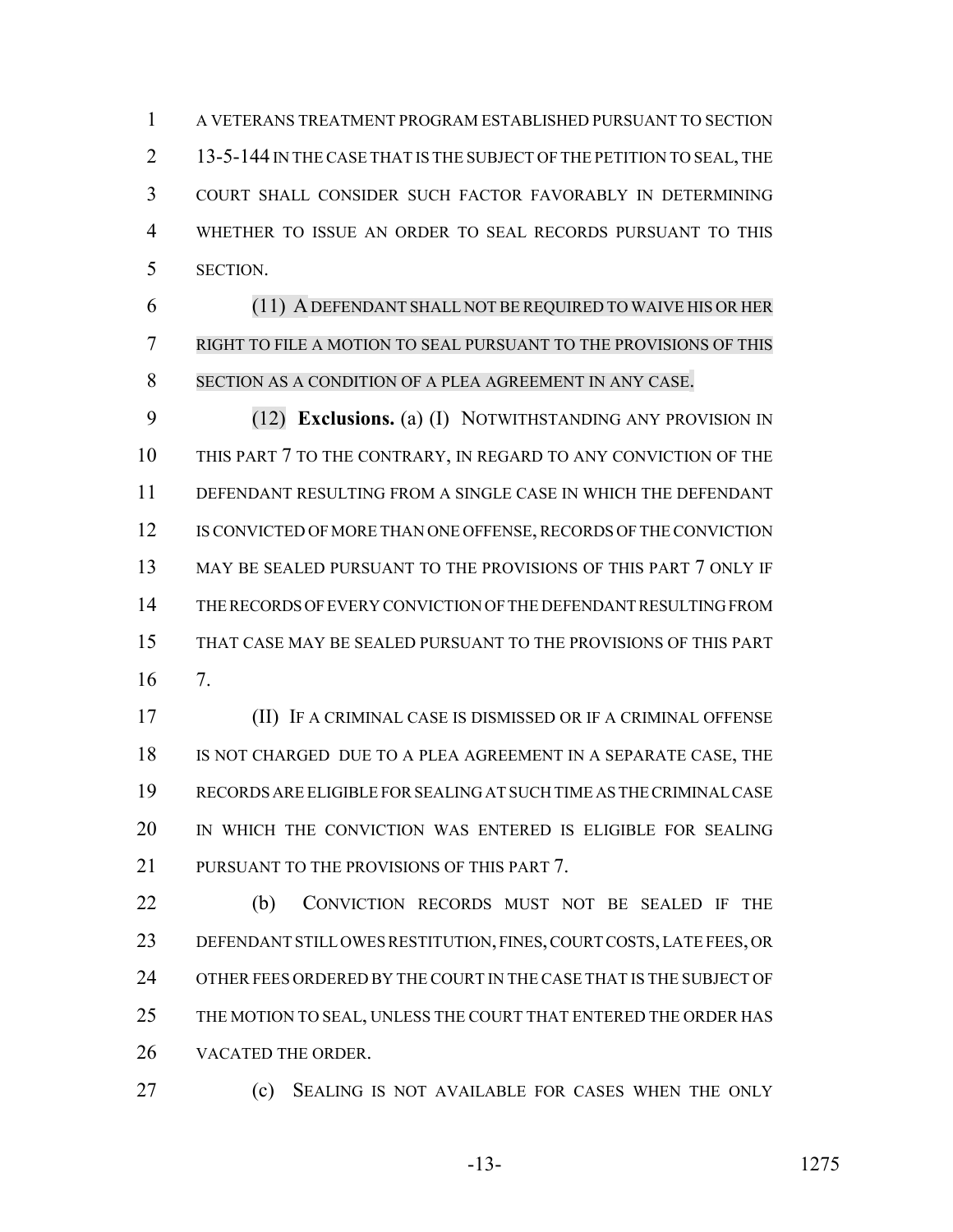CHARGES WERE AS FOLLOWS:

(I) A CLASS 1 OR 2 MISDEMEANOR TRAFFIC OFFENSE; OR

(II) A CLASS A OR B TRAFFIC OFFENSE.

(d) SEALING IS NOT BE AVAILABLE FOR:

 (I) RECORDS PERTAINING TO A DEFERRED JUDGMENT AND SENTENCE CONCERNING THE HOLDER OF A COMMERCIAL DRIVER'S LICENSE AS DEFINED IN SECTION 42-2-402 OR THE OPERATOR OF A COMMERCIAL 8 MOTOR VEHICLE AS DEFINED IN SECTION 42-2-402; AND

 (II) RECORDS PERTAINING TO A DEFFERED JUDGMENT AND SENTENCE FOR A FELONY OFFENSE FOR THE FACTUAL BASIS INVOLVED IN UNLAWFUL SEXUAL BEHAVIOR AS DEFINED IN SECTION 16-22-102 (9).

 **24-72-704. Sealing of arrest records when no charges filed.** (1) (a) ANY PERSON IN INTEREST MAY PETITION THE DISTRICT COURT OF THE DISTRICT IN WHICH ANY ARREST AND CRIMINAL RECORDS INFORMATION PERTAINING TO THE PERSON IN INTEREST IS LOCATED FOR THE SEALING OF ALL OF THE RECORDS, EXCEPT BASIC IDENTIFICATION INFORMATION, IF THE RECORDS ARE A RECORD OF OFFICIAL ACTIONS INVOLVING A CRIMINAL OFFENSE FOR WHICH THE PERSON IN INTEREST:

 (I) COMPLETED A DIVERSION AGREEMENT PURSUANT TO SECTION 18-1.3-101 AND NO CRIMINAL CHARGES WERE EVER FILED;

**III) WAS NOT CHARGED AND THE STATUTE OF LIMITATIONS FOR**  THE OFFENSE FOR WHICH THE PERSON WAS ARRESTED THAT HAS THE LONGEST STATUTE OF LIMITATIONS HAS RUN; OR

 (III) WAS NOT CHARGED AND THE STATUTE OF LIMITATIONS HAS NOT RUN BUT THE PERSON IS NO LONGER BEING INVESTIGATED BY LAW ENFORCEMENT FOR COMMISSION OF THE OFFENSE.

(b) ANY PETITION TO SEAL CRIMINAL RECORDS SHALL INCLUDE A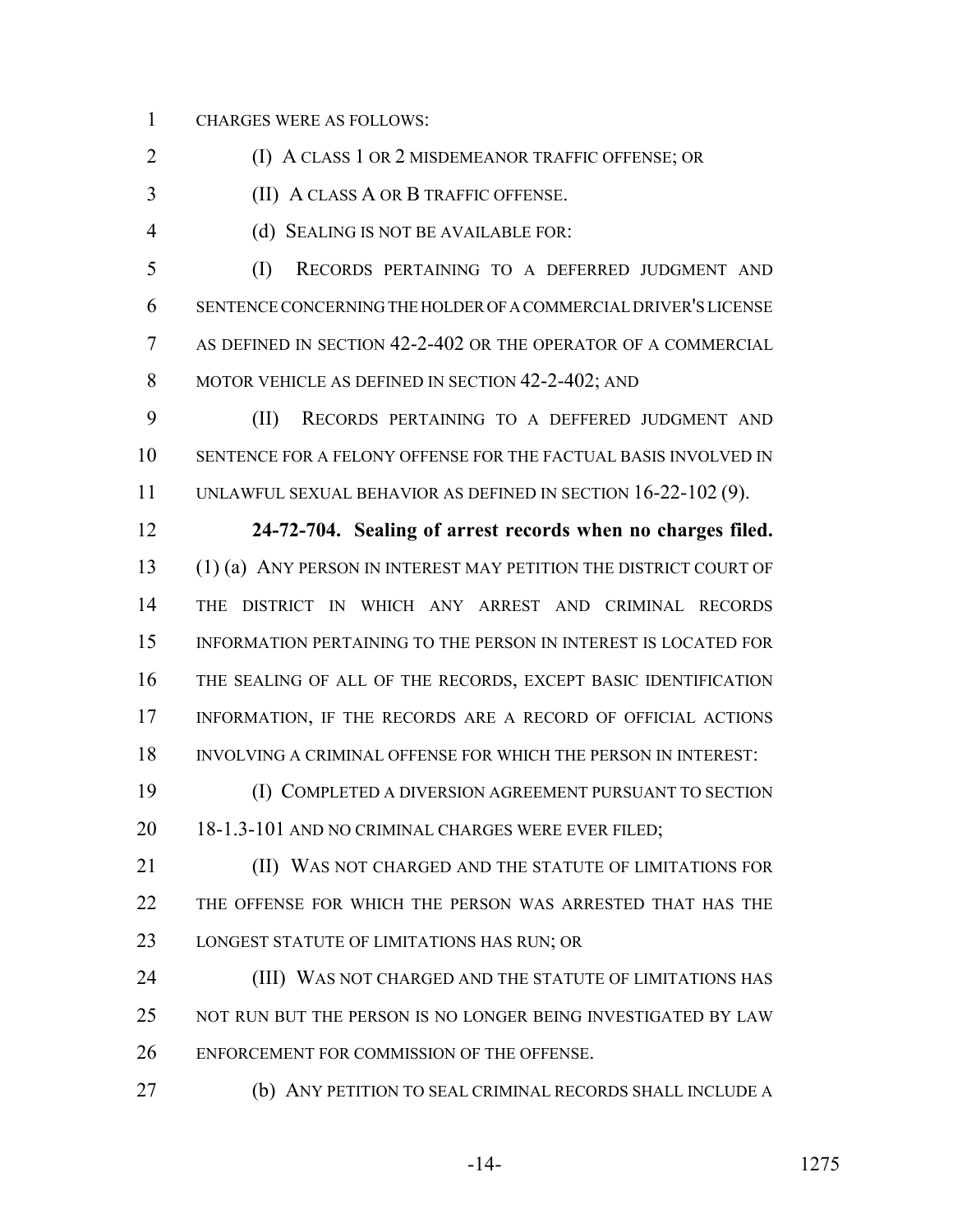LISTING OF EACH CUSTODIAN OF THE RECORDS TO WHOM THE SEALING ORDER IS DIRECTED AND ANY INFORMATION THAT ACCURATELY AND COMPLETELY IDENTIFIES THE RECORDS TO BE SEALED.

 (c) (I) UPON THE FILING OF A PETITION, THE COURT SHALL REVIEW THE PETITION AND DETERMINE WHETHER THE PETITION IS SUFFICIENT ON ITS FACE. IF THE COURT DETERMINES THAT THE PETITION ON ITS FACE IS INSUFFICIENT OR IF THE COURT DETERMINES THAT, AFTER TAKING JUDICIAL NOTICE OF MATTERS OUTSIDE THE PETITION, THE PETITIONER IS NOT ENTITLED TO RELIEF PURSUANT TO THIS SECTION, THE COURT SHALL ENTER AN ORDER DENYING THE PETITION AND MAIL A COPY OF THE ORDER TO THE PETITIONER OR, AS PERMITTED, SERVE THE ORDER PURSUANT TO COLORADO SUPREME COURT RULES. THE COURT'S ORDER MUST SPECIFY THE REASONS FOR THE DENIAL OF THE PETITION.

 (II) IF THE COURT DETERMINES THAT THE PETITION IS SUFFICIENT ON ITS FACE AND THAT NO OTHER GROUNDS EXIST AT THAT TIME FOR THE COURT TO DENY THE PETITION PURSUANT TO THIS SECTION, THE COURT SHALL SET A DATE FOR A HEARING AT LEAST THIRTY-FIVE DAYS AFTER THE DETERMINATION AND NOTIFY THE PROSECUTING ATTORNEY, THE ARRESTING AGENCY, AND ANY OTHER PERSON OR AGENCY IDENTIFIED BY THE PETITIONER OF THE HEARING DATE. IF NO OBJECTION IS RECEIVED BY THE COURT SEVEN DAYS PRIOR TO THE HEARING DATE, THE COURT SHALL VACATE THE HEARING AND ORDER SUCH RECORDS, EXCEPT FOR BASIC 23 IDENTIFICATION INFORMATION, TO BE SEALED. IF AN OBJECTION IS FILED 24 AND THE COURT DETERMINES AT A HEARING OR OTHERWISE THAT THE OBJECTION PROVIDES FACTS THAT MAKE THE PETITIONER INELIGIBLE FOR SEALING OF THE ARREST RECORDS, THE COURT SHALL DENY THE PETITION AND PROVIDE A COPY OF THE ORDER TO THE PETITIONER. THE COURT'S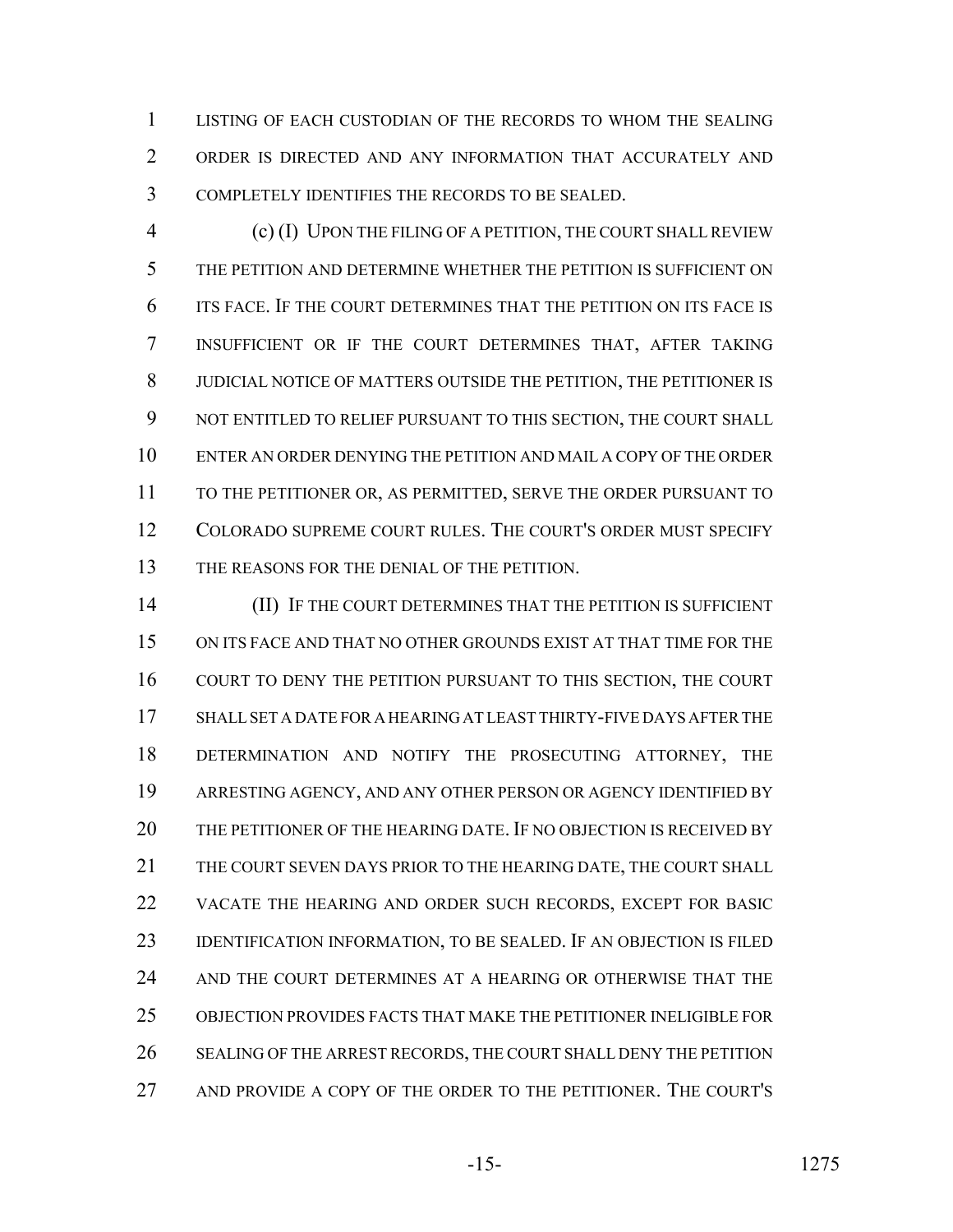ORDER MUST SPECIFY THE REASONS FOR THE DENIAL OF THE PETITION. IF THE OBJECTION DOES NOT PROVIDE FACTS THAT MAKE THE PETITIONER INELIGIBLE FOR SEALING OF THE ARREST RECORDS, THE COURT SHALL ORDER SUCH RECORDS, EXCEPT BASIC IDENTIFICATION INFORMATION, TO BE SEALED.

 (d) INSPECTION OF THE RECORDS INCLUDED IN AN ORDER SEALING CRIMINAL RECORDS MAY BE PERMITTED BY THE COURT ONLY UPON PETITION BY THE PERSON WHO IS THE SUBJECT OF THE RECORDS OR BY THE PROSECUTING ATTORNEY AND ONLY FOR THOSE PURPOSES NAMED IN THE PETITION.

 **24-72-705. Sealing criminal justice records other than convictions - simplified process - processing fees - applicability.** (1) (a) THE COURT SHALL ORDER THE DEFENDANT'S CRIMINAL JUSTICE RECORDS SEALED WHEN:

 (I) A CASE AGAINST A DEFENDANT IS COMPLETELY DISMISSED; 16 (II) THE DEFENDANT IS ACQUITTED OF ALL COUNTS IN THE CASE; (III) THE DEFENDANT COMPLETES A DIVERSION AGREEMENT PURSUANT TO SECTION 18-1.3-101 WHEN A CRIMINAL CASE HAS BEEN FILED; OR

20 (IV) THE DEFENDANT COMPLETES A DEFERRED JUDGMENT AND SENTENCE PURSUANT TO SECTION 18-1.3-102 AND ALL COUNTS ARE DISMISSED.

 (b) IF THE COURT DID NOT ORDER THE RECORD SEALING AT THE 24 TIME OF THE DISMISSAL OR ACQUITTAL, THE DEFENDANT MAY MAKE SUCH MOTION AT ANY TIME SUBSEQUENT TO THE DISMISSAL OR ACQUITTAL THROUGH THE FILING OF A WRITTEN MOTION IN THE CRIMINAL CASE WITH 27 WRITTEN NOTICE TO THE PROSECUTING ATTORNEY.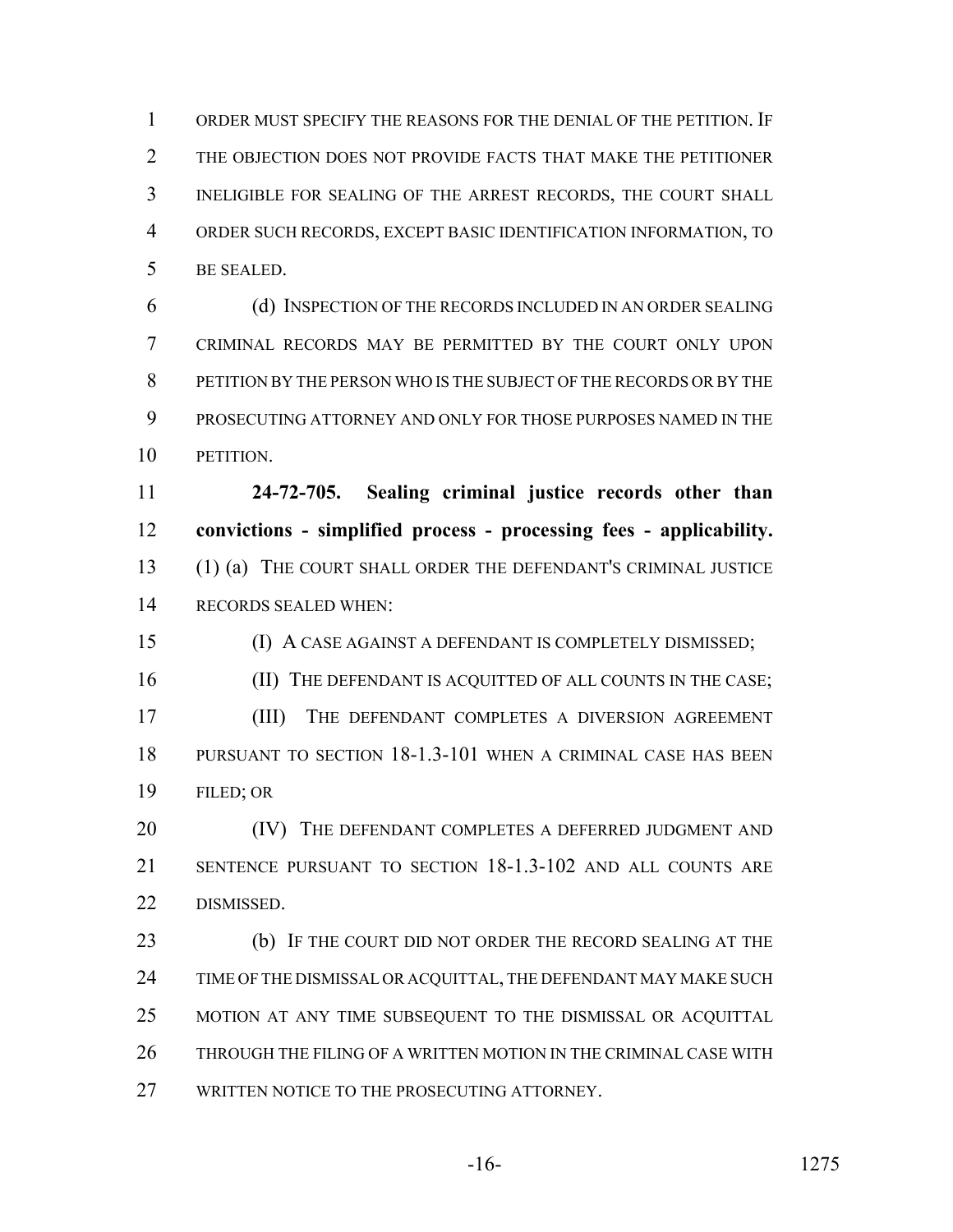(c) IF THE DEFENDANT MOVES PURSUANT TO SUBSECTION (1)(a) OF THIS SECTION TO SEAL HIS OR HER CRIMINAL JUSTICE RECORDS PURSUANT TO THE EXPEDITED PROCEDURES OF THIS SECTION, THE COURT SHALL PROMPTLY PROCESS THE DEFENDANT'S REQUEST TO SEAL THE CRIMINAL JUSTICE RECORDS WITHIN THE CRIMINAL CASE WITHOUT THE FILING OF AN INDEPENDENT CIVIL ACTION AND WITHOUT ANY FURTHER EVIDENCE EXCEPT FOR EVIDENCE OF THE DISMISSAL OR ACQUITTAL. MOTIONS FILED PURSUANT TO THIS SECTION ARE PROCEDURAL IN NATURE, AND SEALING PURSUANT TO THIS SECTION APPLIES RETROACTIVELY FOR ALL ELIGIBLE CASES WHEN THE CASE HAS BEEN COMPLETELY DISMISSED OR THE DEFENDANT HAS BEEN ACQUITTED OF ALL COUNTS IN A STATE OR MUNICIPAL CRIMINAL CASE.

 (d) NOTWITHSTANDING THE PROVISION OF SUBSECTION (1)(c) OF THIS SECTION, IF THE DEFENDANT IS ACQUITTED OR IF THE CASE DISMISSED IS A CRIME ENUMERATED IN SECTION 24-4.1-302 (1) IN WHICH NOTICE OF A HEARING ON A MOTION TO SEAL IS REQUIRED PURSUANT TO SECTION 17 24-4.1-303 (11)(b.7), THE COURT SHALL ALLOW THE DISTRICT ATTORNEY THE OPPORTUNITY TO INFORM THE VICTIM THAT THE RECORD WILL BE SEALED AND SHALL SET A RETURN DATE FOR THE SEALING MOTION NO LATER THAN FORTY-TWO DAYS AFTER RECEIPT OF THE MOTION.

 (e) THE PROVISIONS OF SECTION 24-72-703 (1)(b) AND SECTION 24-72-703 (5) APPLY TO THIS SECTION.

 (f) THIS SECTION DOES NOT APPLY TO RECORDS THAT ARE SUBJECT 24 TO THE PROCEDURE SET FORTH IN SECTION 18-13-122 (13).

 (2) (a) A DEFENDANT MOVING TO HAVE HIS OR HER CRIMINAL JUSTICE RECORDS SEALED PURSUANT TO THIS SECTION SHALL PAY A PROCESSING FEE OF SIXTY-FIVE DOLLARS TO COVER THE ACTUAL COSTS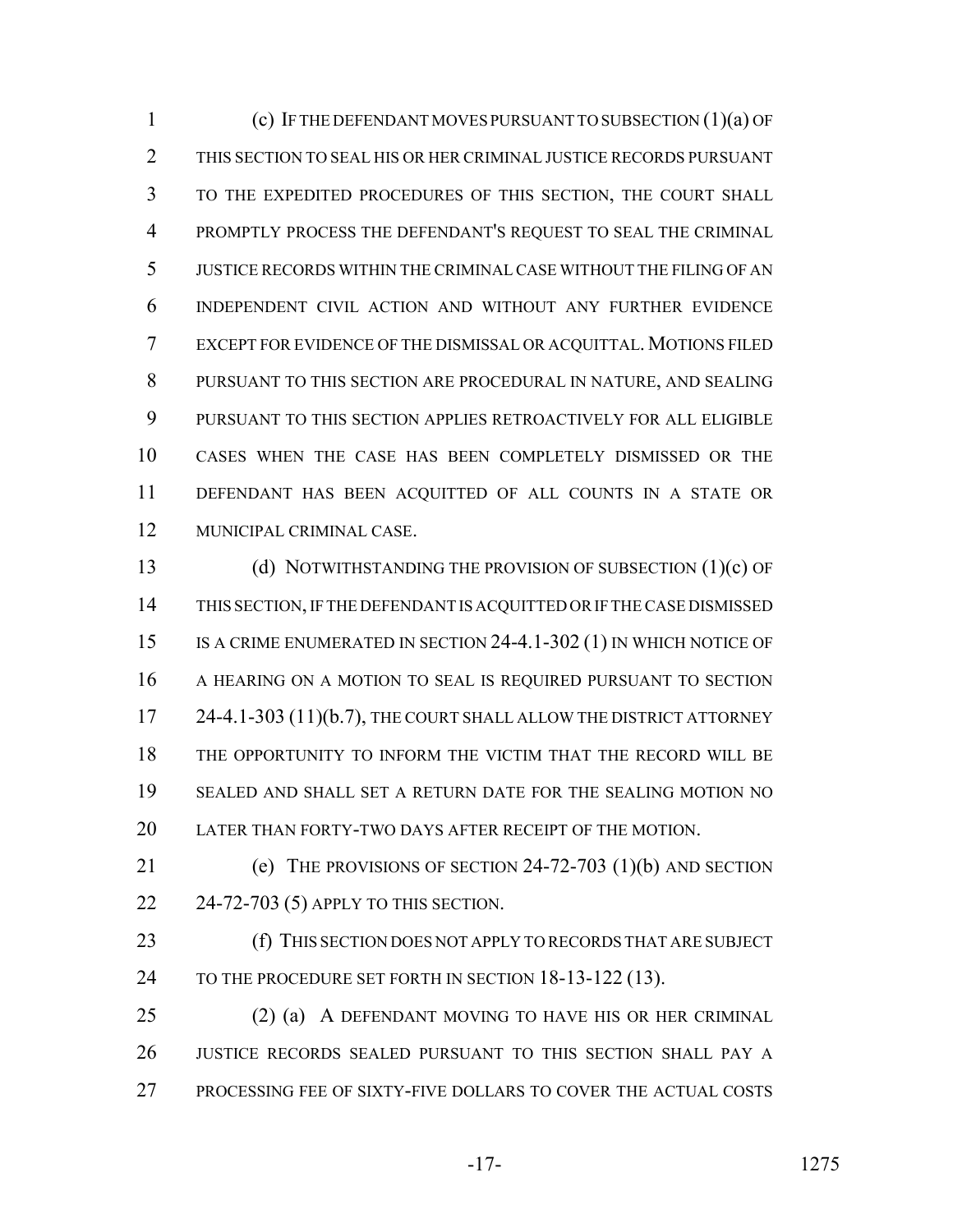RELATED TO THE SEALING OF THE CRIMINAL JUSTICE RECORDS, WHICH THE COURT MAY WAIVE UPON A DETERMINATION OF INDIGENCY.

 (b) WHEN THE MOTION TO SEAL THE CRIMINAL CASE IS FILED IN STATE COURT, THE PROCESSING FEES COLLECTED PURSUANT TO SUBSECTION (2)(a) OF THIS SECTION MUST BE TRANSMITTED TO THE STATE TREASURER AND CREDITED TO THE JUDICIAL STABILIZATION CASH FUND CREATED IN SECTION 13-32-101 (6).

 (c) WHEN THE MOTION TO SEAL THE CRIMINAL CASE IS FILED IN MUNICIPAL COURT, THE PROCESSING FEES COLLECTED PURSUANT TO SUBSECTION (2)(a) OF THIS SECTION MUST BE REPORTED AND PAID AS MUNICIPAL COSTS AND MUST BE TRANSMITTED TO THE TREASURER OF THE MUNICIPALITY AND DEPOSITED IN THE GENERAL FUND OF THE MUNICIPALITY PURSUANT TO SECTION 13-10-115.

 **24-72-706. Sealing of criminal conviction records.** (1) **Sealing of conviction records.** (a) SUBJECT TO THE LIMITATIONS DESCRIBED IN 17 SUBSECTION (2) OF THIS SECTION, A DEFENDANT MAY FILE A MOTION IN THE CRIMINAL CASE IN THE COURT IN WHICH ANY CONVICTION RECORDS PERTAINING TO THE DEFENDANT ARE LOCATED FOR THE SEALING OF THE CONVICTION RECORDS, EXCEPT BASIC IDENTIFICATION INFORMATION, IF THE MOTION IS FILED WITHIN THE TIME FRAME DESCRIBED IN SUBSECTION 22 (1)(b) OF THIS SECTION AND PROPER NOTICE IS GIVEN TO THE DISTRICT ATTORNEY.

24 (b) (I) IF THE OFFENSE IS A PETTY OFFENSE OR A DRUG PETTY OFFENSE, THE MOTION MAY BE FILED ONE YEAR AFTER THE LATER OF THE DATE OF THE FINAL DISPOSITION OF ALL CRIMINAL PROCEEDINGS AGAINST THE DEFENDANT OR THE RELEASE OF THE DEFENDANT FROM SUPERVISION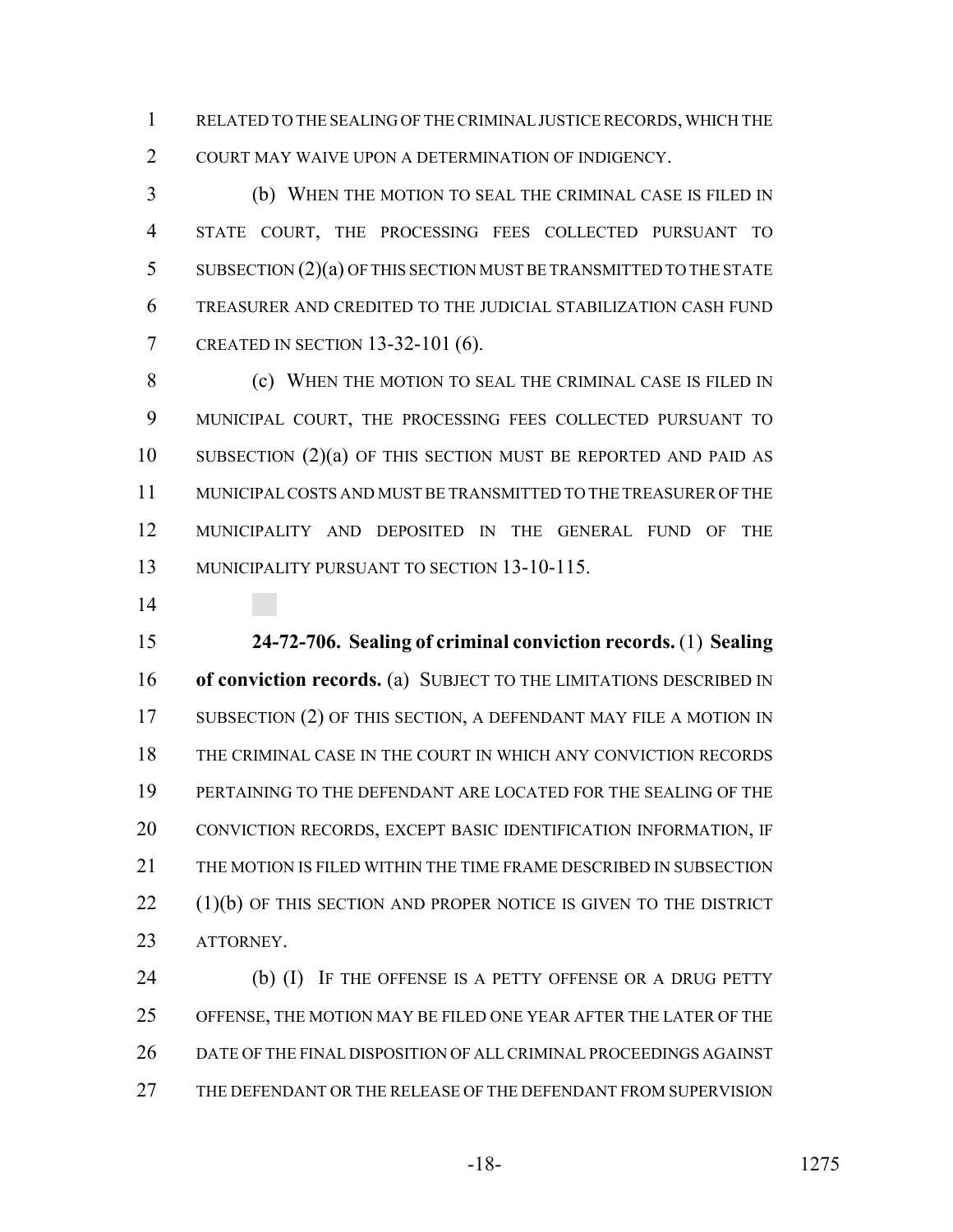CONCERNING A CRIMINAL CONVICTION.

 (II) IF THE OFFENSE IS A CLASS 2 OR CLASS 3 MISDEMEANOR OR ANY DRUG MISDEMEANOR, THE MOTION MAY BE FILED TWO YEARS AFTER THE LATER OF THE DATE OF THE FINAL DISPOSITION OF ALL CRIMINAL PROCEEDINGS AGAINST THE DEFENDANT OR THE RELEASE OF THE DEFENDANT FROM SUPERVISION CONCERNING A CRIMINAL CONVICTION.

 (III) IF THE OFFENSE IS A CLASS 4, CLASS 5, OR CLASS 6 FELONY, A LEVEL 3 OR LEVEL 4 DRUG FELONY, OR A CLASS 1 MISDEMEANOR, THE MOTION MAY BE FILED THREE YEARS AFTER THE LATER OF THE DATE OF THE FINAL DISPOSITION OF ALL CRIMINAL PROCEEDINGS AGAINST THE DEFENDANT OR THE RELEASE OF THE DEFENDANT FROM SUPERVISION CONCERNING A CRIMINAL CONVICTION.

**(IV)** SUBJECT TO THE LIMITATIONS IN SUBSECTION (2) OF THIS 14 SECTION, FOR ALL OTHER OFFENSES, THE PETITION MAY BE FILED FIVE YEARS AFTER THE LATER OF THE DATE OF THE FINAL DISPOSITION OF ALL CRIMINAL PROCEEDINGS AGAINST THE DEFENDANT OR THE RELEASE OF THE DEFENDANT FROM SUPERVISION CONCERNING A CRIMINAL CONVICTION.

 (c) A MOTION TO SEAL CONVICTION RECORDS PURSUANT TO THIS SECTION SHALL INCLUDE A LISTING OF EACH CUSTODIAN OF THE RECORDS TO WHOM THE SEALING ORDER IS DIRECTED AND ANY INFORMATION THAT ACCURATELY AND COMPLETELY IDENTIFIES THE RECORDS TO BE SEALED. THE DEFENDANT SHALL SUBMIT A VERIFIED COPY OF THE DEFENDANT'S CRIMINAL HISTORY, CURRENT THROUGH AT LEAST THE TWENTIETH DAY 25 BEFORE THE DATE OF THE FILING OF THE PETITION TO THE COURT, ALONG 26 WITH THE MOTION AT THE TIME OF FILING, BUT IN NO EVENT LATER THAN 27 THE TENTH DAY AFTER THE MOTION IS FILED. THE DEFENDANT SHALL PAY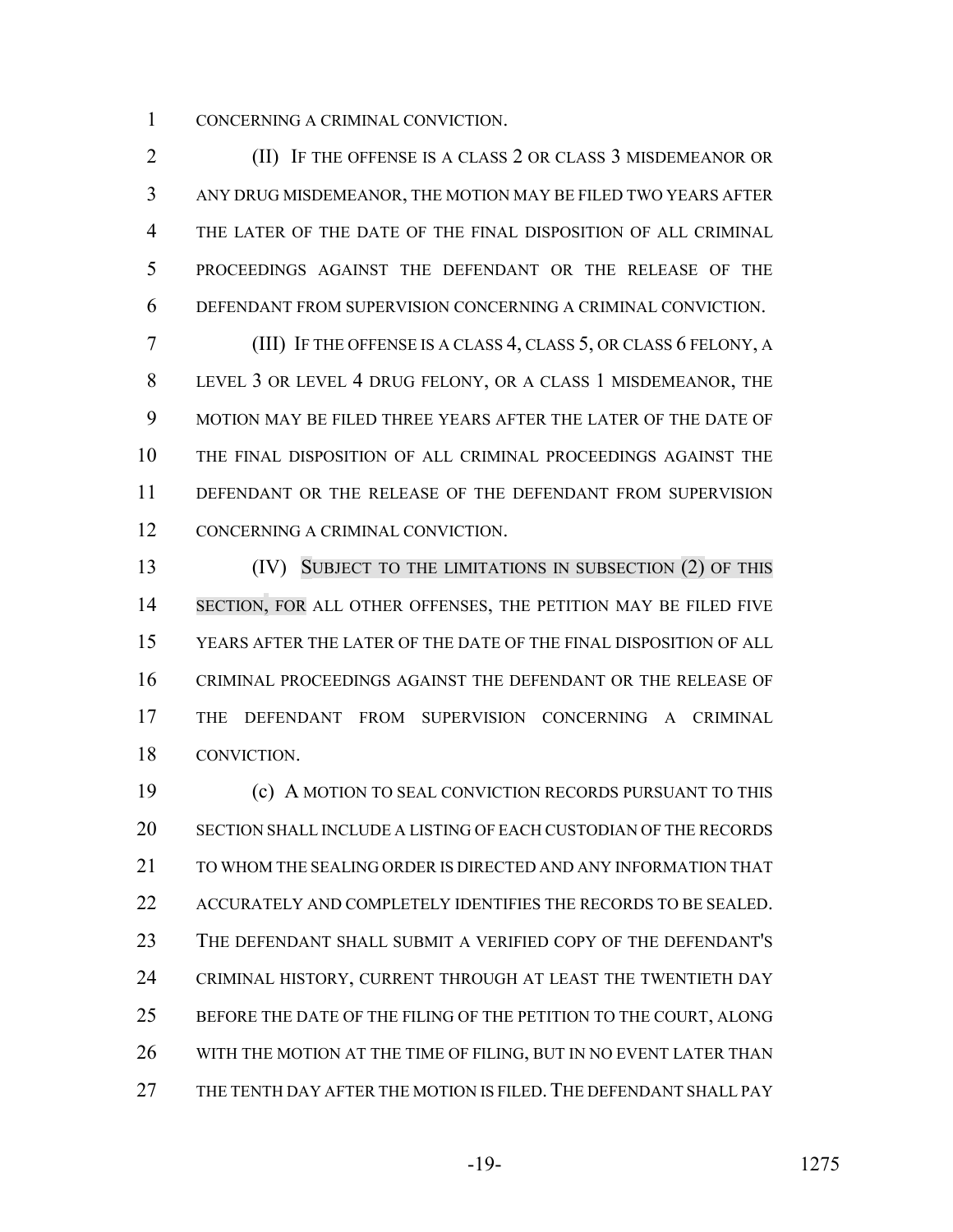FOR HIS OR HER CRIMINAL HISTORY RECORD.

2 (d) UPON THE FILING OF ANY MOTION PURSUANT TO THIS SECTION, THE COURT SHALL INITIALLY REVIEW THE MOTION AND DETERMINE WHETHER THERE ARE GROUNDS PURSUANT TO THIS SECTION TO PROCEED TO A HEARING ON THE MOTION. IF THE COURT DETERMINES THAT THE MOTION ON ITS FACE IS INSUFFICIENT OR IF THE COURT DETERMINES THAT, AFTER TAKING JUDICIAL NOTICE OF MATTERS OUTSIDE THE MOTION, THE DEFENDANT IS NOT ENTITLED TO RELIEF PURSUANT TO THIS SECTION, THE COURT SHALL ENTER AN ORDER DENYING THE MOTION AND MAIL A COPY OF THE ORDER TO THE DEFENDANT. THE COURT'S ORDER SHALL SPECIFY THE REASONS FOR THE DENIAL OF THE MOTION.IF THE COURT DETERMINES THAT THE MOTION IS SUFFICIENT ON ITS FACE AND THAT NO OTHER GROUNDS EXIST AT THAT TIME FOR THE COURT TO DENY THE MOTION PURSUANT TO THIS SECTION, THE COURT SHALL PROCEED PURSUANT TO THE PROVISIONS OF THIS SECTION.

 (e) CONVICTION RECORDS MAY NOT BE SEALED IF THE DEFENDANT 17 STILL OWES RESTITUTION, FINES, COURT COSTS, LATE FEES, OR OTHER FEES ORDERED BY THE COURT IN THE CASE THAT IS THE SUBJECT OF THE MOTION TO SEAL CONVICTION RECORDS, UNLESS THE COURT THAT ENTERED THE ORDER FOR RESTITUTION, FINES, COURT COSTS, LATE FEES, OR OTHER FEES VACATED THE ORDER.

22 (f) (I) IF A MOTION IS FILED FOR THE SEALING OF A PETTY OFFENSE OR A PETTY DRUG OFFENSE, THE COURT SHALL ORDER THAT THE RECORDS BE SEALED AFTER THE MOTION IS FILED AND THE CRIMINAL HISTORY FILED WITH THE COURT DOCUMENTS TO THE COURT THAT THE DEFENDANT HAS 26 NOT BEEN CONVICTED OF A CRIMINAL OFFENSE SINCE THE DATE OF THE FINAL DISPOSITION OF ALL CRIMINAL PROCEEDINGS AGAINST HIM OR HER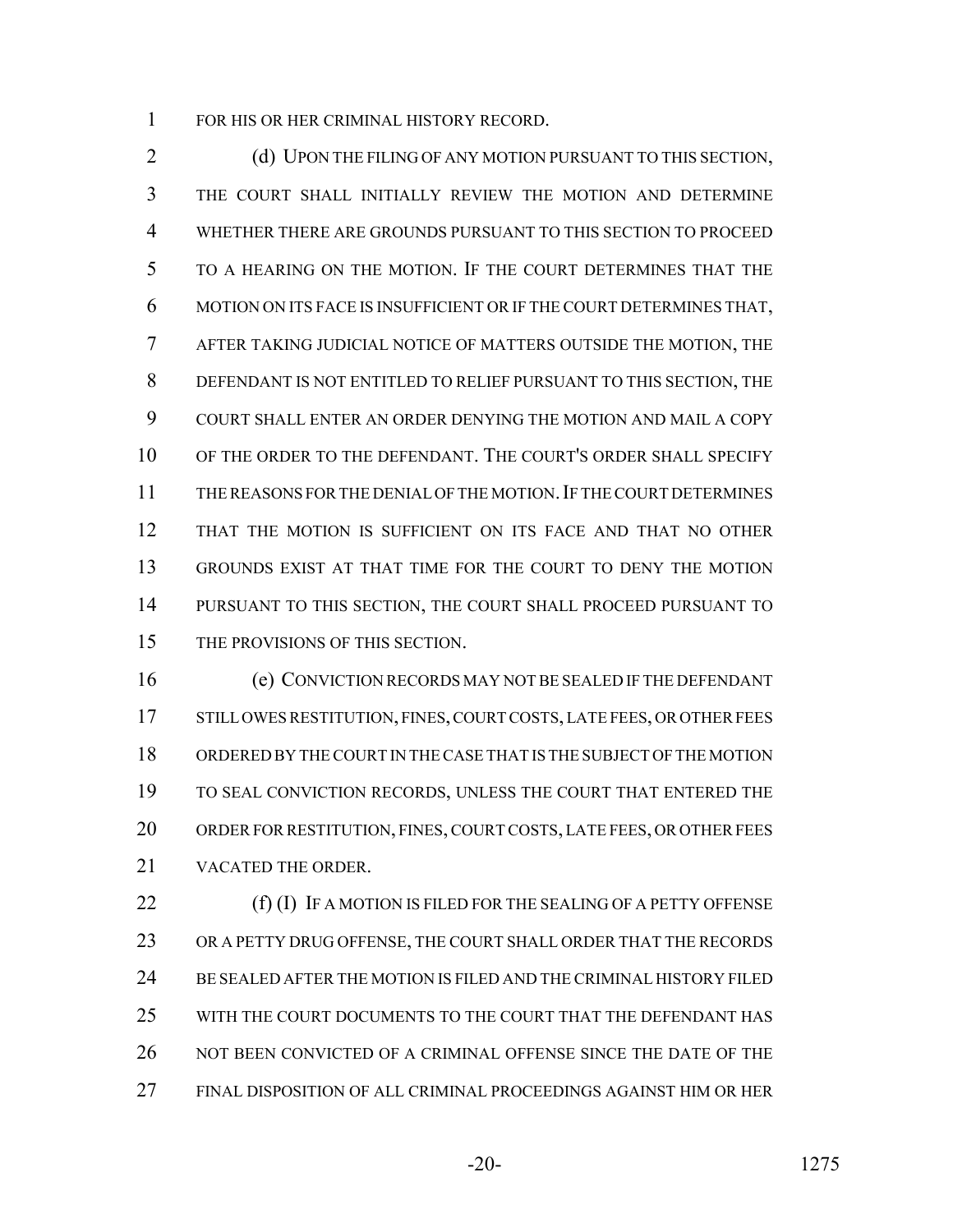OR SINCE THE DATE OF THE DEFENDANT'S RELEASE FROM SUPERVISION, WHICHEVER IS LATER.

 (II) IF A MOTION IS FILED FOR THE SEALING OF A CLASS 2 OR CLASS 3 MISDEMEANOR OR ANY DRUG MISDEMEANOR, THE DEFENDANT SHALL PROVIDE NOTICE OF THE MOTION TO THE DISTRICT ATTORNEY. THE DISTRICT ATTORNEY SHALL DETERMINE WHETHER TO OBJECT TO THE 7 MOTION AFTER CONSIDERING THE FACTORS IN SUBSECTION  $(1)(g)$  OF THIS 8 SECTION. IF THE DISTRICT ATTORNEY DOES NOT OBJECT AND THE OFFENSE 9 IS NOT A CRIME ENUMERATED IN SECTION 24-4.1-302 (1), THE COURT SHALL ORDER THAT THE RECORDS BE SEALED IF THE CRIMINAL HISTORY FILED WITH THE COURT DOCUMENTS TO THE COURT THAT THE DEFENDANT HAS NOT BEEN CONVICTED OF A CRIMINAL OFFENSE SINCE THE DATE OF THE FINAL DISPOSITION OF ALL CRIMINAL PROCEEDINGS AGAINST HIM OR HER OR SINCE THE DATE OF THE DEFENDANT'S RELEASE FROM SUPERVISION, WHICHEVER IS LATER. THE DISTRICT ATTORNEY SHALL ADVISE THE COURT OF A VICTIM'S OBJECTION AND REQUEST FOR HEARING 17 WHEN KNOWN. IF THE DISTRICT ATTORNEY OBJECTS TO THE MOTION OR 18 THE OFFENSE IS A CRIME ENUMERATED IN SECTION 24-4.1-302 (1) AND THE VICTIM REQUESTS A HEARING, THE COURT SHALL SET THE MATTER FOR HEARING. THE COURT MAY ONLY SEAL THE RECORDS IF THE CRIMINAL 21 HISTORY FILED WITH THE MOTION AS REQUIRED BY SUBSECTION (1)(c) OF THIS SECTION DOCUMENTS TO THE COURT THAT THE DEFENDANT HAS NOT BEEN CONVICTED OF A CRIMINAL OFFENSE SINCE THE DATE OF THE FINAL DISPOSITION OF ALL CRIMINAL PROCEEDINGS AGAINST HIM OR HER OR SINCE THE DATE OF THE DEFENDANT'S RELEASE FROM SUPERVISION, WHICHEVER IS LATER. THE COURT SHALL DECIDE THE MOTION AFTER 27 CONSIDERING THE FACTORS IN SUBSECTION  $(1)(g)$  OF THIS SECTION.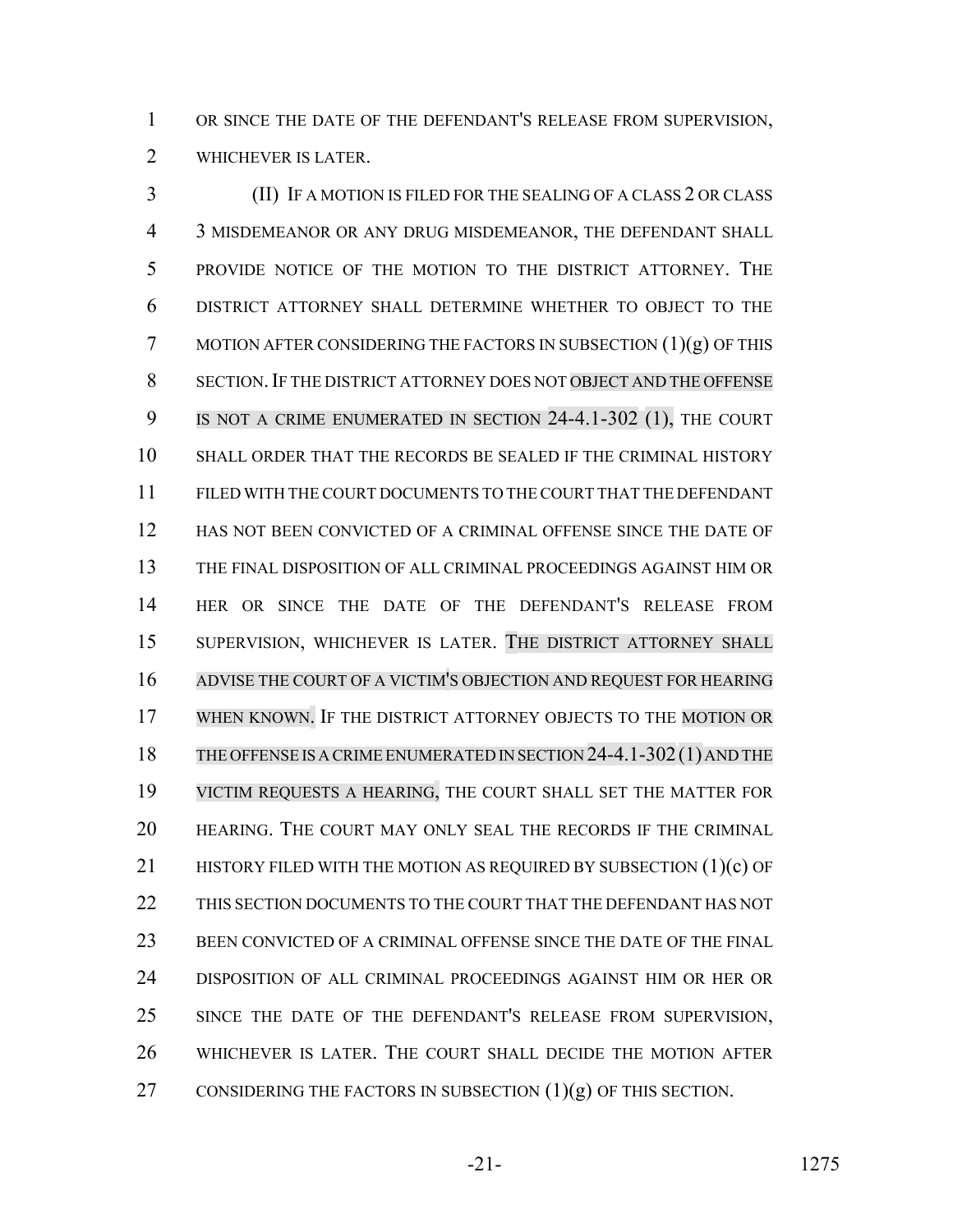(III) IF A MOTION IS FILED FOR THE SEALING OF A CLASS 4, CLASS 5, OR CLASS 6 FELONY, A LEVEL 3 OR LEVEL 4 DRUG FELONY, OR A CLASS 1 MISDEMEANOR, THE DEFENDANT SHALL PROVIDE NOTICE OF THE MOTION TO THE DISTRICT ATTORNEY.THE DISTRICT ATTORNEY SHALL DETERMINE WHETHER TO OBJECT TO THE MOTION AFTER CONSIDERING THE FACTORS 6 IN SUBSECTION  $(1)(g)$  OF THIS SECTION. IF THE DISTRICT ATTORNEY DOES NOT OBJECT AND THE OFFENSE IS NOT A CRIME ENUMERATED IN SECTION 8 24-4.1-302 (1), THE COURT MAY GRANT THE MOTION WITH OR WITHOUT THE BENEFIT OF A HEARING. THE DISTRICT ATTORNEY SHALL ADVISE THE COURT OF A VICTIM'S OBJECTION AND REQUEST FOR HEARING WHEN KNOWN. IF THE DISTRICT ATTORNEY OBJECTS TO THE MOTION OR THE OFFENSE IS A CRIME ENUMERATED IN SECTION 24-4.1-302 (1) AND THE VICTIM REQUESTS A HEARING, THE COURT SHALL SET THE MATTER FOR 14 HEARING. THE COURT MAY ONLY SEAL THE RECORDS IF THE CRIMINAL HISTORY FILED WITH THE MOTION AS REQUIRED BY SUBSECTION (1)(c) OF THIS SECTION DOCUMENTS TO THE COURT THAT THE DEFENDANT HAS NOT BEEN CONVICTED OF A CRIMINAL OFFENSE SINCE THE DATE OF THE FINAL DISPOSITION OF ALL CRIMINAL PROCEEDINGS AGAINST HIM OR HER OR SINCE THE DATE OF THE DEFENDANT'S RELEASE FROM SUPERVISION, WHICHEVER IS LATER. THE COURT SHALL DECIDE THE MOTION AFTER CONSIDERING THE POSITION OF THE DISTRICT ATTORNEY AND THE FACTORS 22 IN SUBSECTION  $(1)(g)$  OF THIS SECTION.

23 (IV) IF A MOTION IS FILED FOR ANY OTHER OFFENSE, THE DEFENDANT SHALL PROVIDE NOTICE OF THE PETITION TO THE DISTRICT ATTORNEY. THE DISTRICT ATTORNEY SHALL DETERMINE WHETHER TO OBJECT TO THE MOTION AFTER CONSIDERING THE FACTORS IN SUBSECTION (1)(g) OF THIS SECTION. THE COURT SHALL SET ANY MOTION FILED FOR A

-22- 1275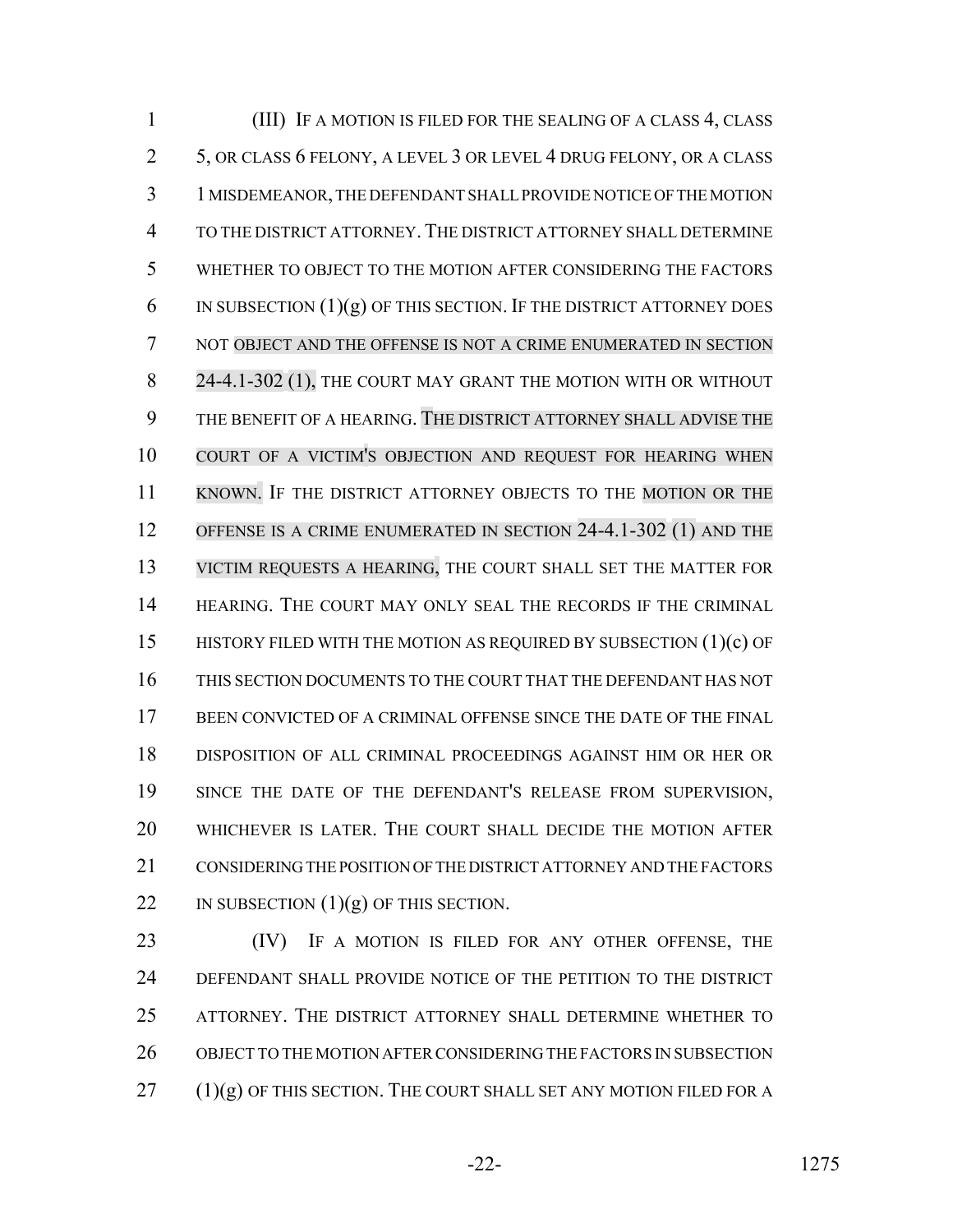HEARING. THE COURT MAY ONLY SEAL THE RECORDS IF THE CRIMINAL 2 HISTORY FILED WITH THE MOTION AS REQUIRED BY SUBSECTION (1)(c) OF THIS SECTION DOCUMENTS TO THE COURT THAT THE DEFENDANT HAS NOT BEEN CONVICTED OF A CRIMINAL OFFENSE SINCE THE DATE OF THE FINAL DISPOSITION OF ALL CRIMINAL PROCEEDINGS AGAINST HIM OR HER OR SINCE THE DATE OF THE DEFENDANT'S RELEASE FROM SUPERVISION, WHICHEVER IS LATER. THE COURT SHALL DECIDE THE MOTION AFTER CONSIDERATION OF THE POSITION OF THE DISTRICT ATTORNEY AND THE 9 FACTORS IN SUBSECTION  $(1)(g)$  OF THIS SECTION.

 (g) AT ANY HEARING TO DETERMINE WHETHER RECORDS MAY BE SEALED, EXCEPT FOR BASIC IDENTIFICATION INFORMATION, THE COURT MUST DETERMINE THAT THE HARM TO THE PRIVACY OF THE DEFENDANT OR THE DANGERS OF UNWARRANTED, ADVERSE CONSEQUENCES TO THE DEFENDANT OUTWEIGH THE PUBLIC INTEREST IN RETAINING PUBLIC ACCESS TO THE CONVICTION RECORDS. IN MAKING THIS DETERMINATION, THE COURT SHALL, AT A MINIMUM, CONSIDER THE SEVERITY OF THE OFFENSE THAT IS THE BASIS OF THE CONVICTION RECORDS SOUGHT TO BE SEALED, THE CRIMINAL HISTORY OF THE DEFENDANT, THE NUMBER OF CONVICTIONS AND DATES OF THE CONVICTIONS FOR WHICH THE DEFENDANT IS SEEKING TO HAVE THE RECORDS SEALED, AND THE NEED 21 FOR THE GOVERNMENT AGENCY TO RETAIN THE RECORDS.

 (h) A DEFENDANT WHO FILES A MOTION TO SEAL CRIMINAL JUSTICE CONVICTION RECORDS PURSUANT TO THIS SECTION SHALL PAY A PROCESSING FEE OF SIXTY-FIVE DOLLARS TO COVER THE ACTUAL COSTS RELATED TO THE SEALING OF THE CRIMINAL JUSTICE RECORDS, WHICH THE COURT MAY WAIVE UPON A DETERMINATION OF INDIGENCY. THE DEFENDANT SHALL PAY TO THE COLORADO BUREAU OF INVESTIGATION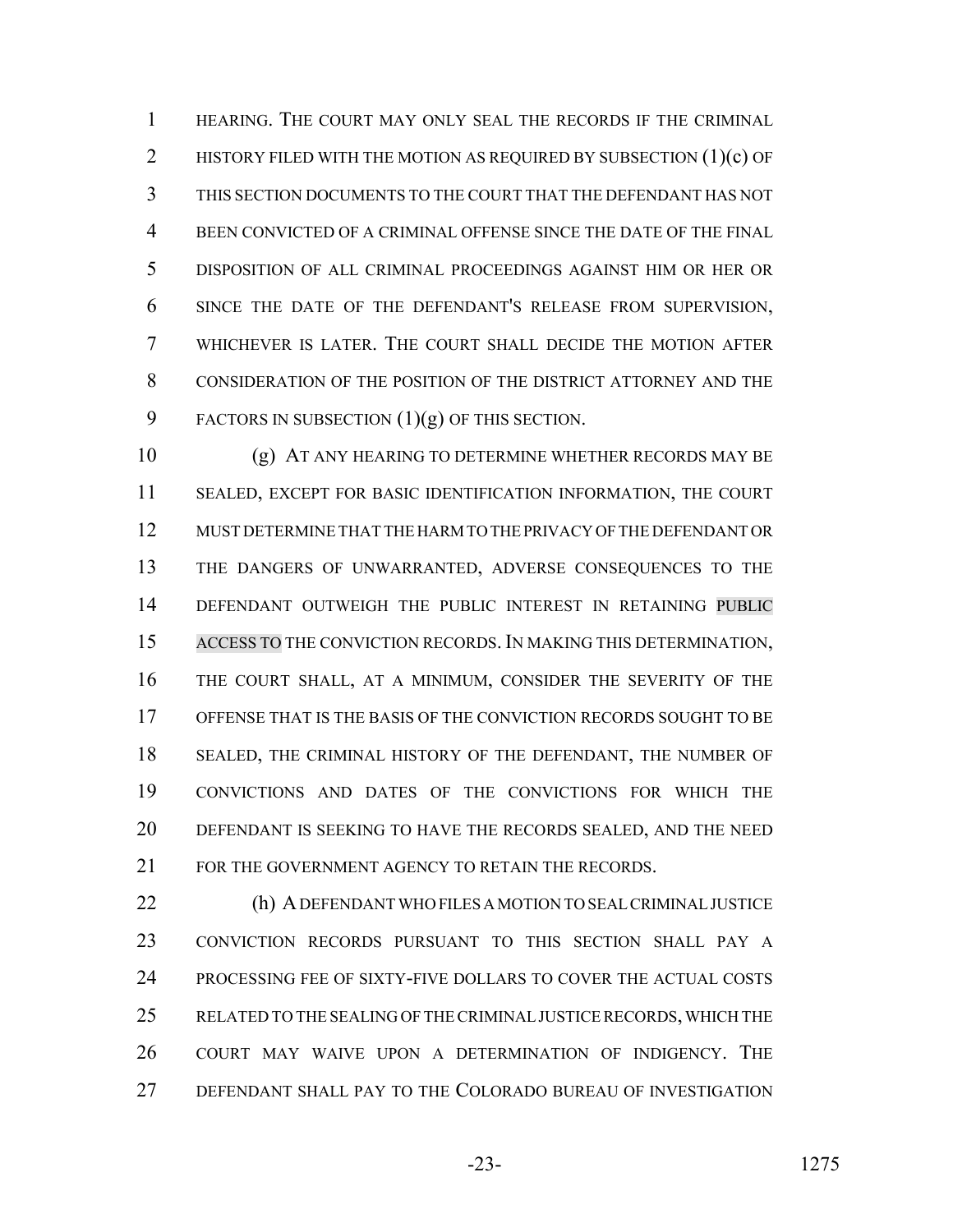| $\mathbf{1}$   | ANY COSTS RELATED TO THE SEALING OF HIS OR HER CRIMINAL        |
|----------------|----------------------------------------------------------------|
| $\overline{2}$ | CONVICTION RECORDS IN THE CUSTODY OF THE BUREAU.               |
| 3              | THE PROVISIONS OF THIS SECTION DO NOT APPLY TO<br>$(2)$ (a)    |
| $\overline{4}$ | RECORDS PERTAINING TO:                                         |
| 5              | (I) A CLASS 1 OR CLASS 2 MISDEMEANOR TRAFFIC OFFENSE;          |
| 6              | (II) A CLASS A OR CLASS B TRAFFIC INFRACTION;                  |
| 7              | (III) A CONVICTION FOR A VIOLATION OF SECTION 42-4-1301 (1) OR |
| 8              | (2);                                                           |
| 9              | (IV) A CONVICTION FOR AN OFFENSE FOR WHICH THE UNDERLYING      |
| 10             | FACTUAL BASIS INVOLVED UNLAWFUL SEXUAL BEHAVIOR AS DEFINED IN  |
| 11             | SECTION 16-22-102 (9);                                         |
| 12             | (V) A CONVICTION FOR A VIOLATION OF SECTION 18-6-401; OR       |
| 13             | (VI) A CONVICTION THAT IS SUBJECT TO ONE OR MORE OF THE        |
| 14             | <b>FOLLOWING PROVISIONS:</b>                                   |
| 15             | SENTENCES FOR A CRIME INVOLVING EXTRAORDINARY<br>(A)           |
| 16             | AGGRAVATING CIRCUMSTANCES PURSUANT TO SECTION 18-1.3-401 (8);  |
| 17             | (B) A SENTENCE FOR AN EXTRAORDINARY RISK CRIME PURSUANT        |
| 18             | TO SECTION 18-1.3-401 (10);                                    |
| 19             | (C) SENTENCING FOR A CRIME INVOLVING A PREGNANT VICTIM,        |
| 20             | PURSUANT TO SECTION 18-1.3-401 (13);                           |
| 21             | SENTENCING FOR A CRIME PERTAINING TO A SPECIAL<br>(D)          |
| 22             | OFFENDER PURSUANT TO SECTION 18-18-407;                        |
| 23             | (E) SENTENCING FOR A CRIMINAL CONVICTION FOR WHICH THE         |
| 24             | UNDERLYING FACTUAL BASIS INVOLVES DOMESTIC VIOLENCE AS DEFINED |
| 25             | IN SECTION 18-6-800.3;                                         |
| 26             | SENTENCING FOR A CRIMINAL CONVICTION FOR A SEXUAL<br>(F)       |
| 27             | OFFENSE, PURSUANT TO PART 4 OF ARTICLE 3 OF TITLE 18;          |
|                |                                                                |

-24- 1275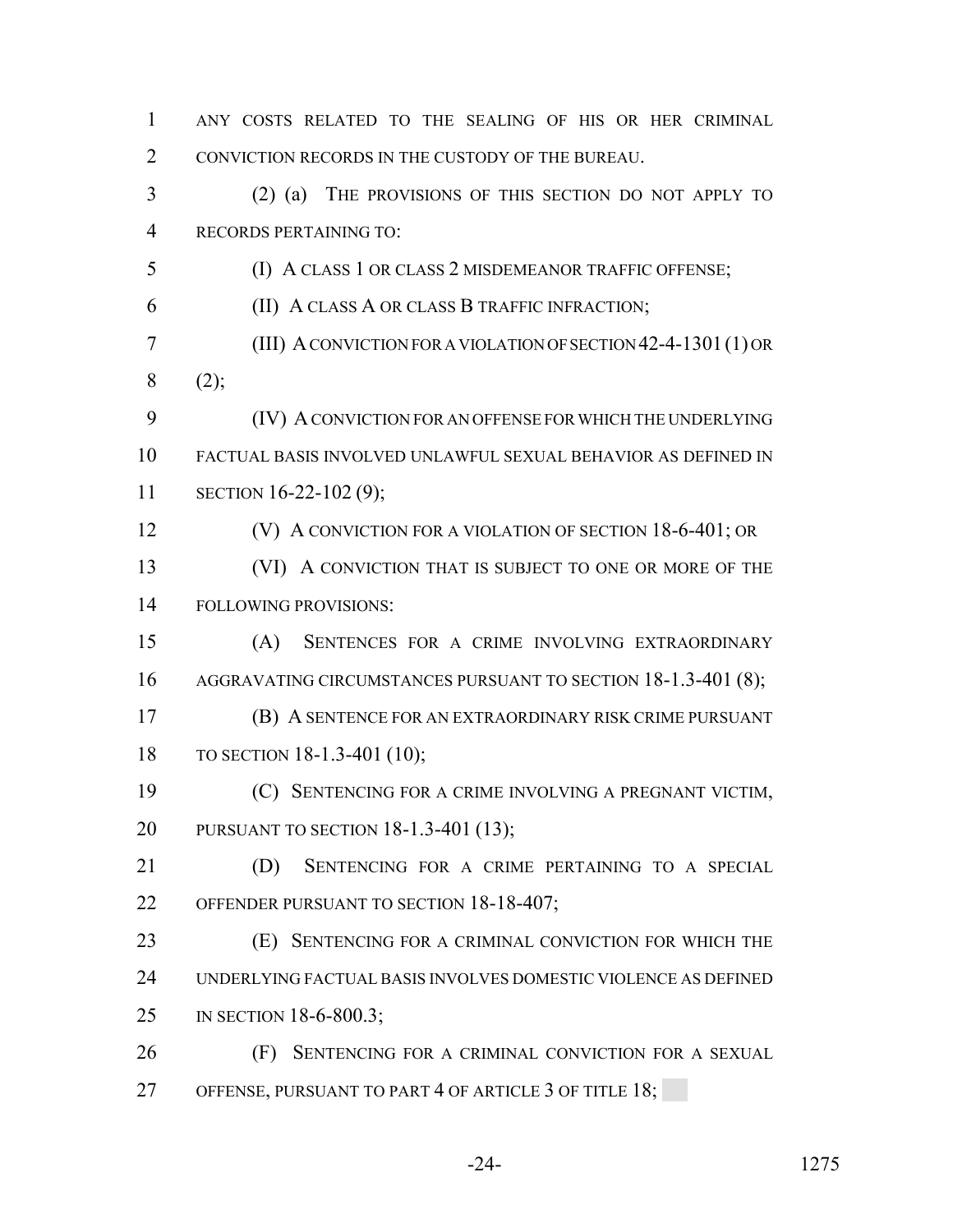| $\mathbf{1}$   | (G) SENTENCING FOR ANY CRIME OF VIOLENCE PURSUANT TO                   |
|----------------|------------------------------------------------------------------------|
| $\overline{2}$ | SECTION 18-1.3-406;                                                    |
| 3              | (H) SENTENCING FOR A FELONY CRIME ENUMERATED IN SECTION                |
| $\overline{4}$ | $24-4.1-302(1);$                                                       |
| 5              | (I) SENTENCING FOR A FELONY OFFENSE IN VIOLATION OF SECTION            |
| 6              | $18-9-202;$                                                            |
| $\overline{7}$ | (J) SENTENCING FOR AN OFFENSE CLASSIFIED AS A CLASS 1, 2, OR           |
| 8              | 3 FELONY OR A LEVEL 1 DRUG FELONY PURSUANT TO ANY SECTION OF           |
| 9              | TITLE 18;                                                              |
| 10             | SENTENCING FOR AN OFFENSE IN VIOLATION OF PART 1 OF<br>(K)             |
| 11             | ARTICLE 6 OF TITLE 18; OR                                              |
| 12             | (L)<br>SENTENCING FOR AN OFFENSE IN VIOLATION OF SECTION               |
| 13             | $18-5-902(1)$ .                                                        |
| 14             | NOTWITHSTANDING THE PROVISIONS OF THIS SECTION, A<br>(b)               |
| 15             | MISDEMEANOR OFFENSE INELIGIBLE PURSUANT TO THE PROVISIONS OF THIS      |
| 16             | SECTION OR SUBSECTION $(2)(a)$ OF THIS SECTION IS ELIGIBLE FOR SEALING |
| 17             | PURSUANT TO THIS SECTION IF THE DISTRICT ATTORNEY CONSENTS TO THE      |
| 18             | SEALING OR IF THE COURT FINDS, BY CLEAR AND CONVINCING EVIDENCE,       |
| 19             | THAT THE PETITIONER'S NEED FOR SEALING OF THE RECORD IS SIGNIFICANT    |
| 20             | AND SUBSTANTIAL, THE PASSAGE OF TIME IS SUCH THAT THE PETITIONER       |
| 21             | IS NO LONGER A THREAT TO PUBLIC SAFETY, AND THE PUBLIC DISCLOSURE      |
| 22             | OF THE RECORD IS NO LONGER NECESSARY TO PROTECT OR INFORM THE          |
| 23             | PUBLIC.                                                                |
| 24             | (c) THIS SECTION DOES NOT APPLY TO RECORDS THAT ARE SUBJECT            |
| 25             | TO THE PROCEDURE SET FORTH IN SECTION 18-13-122 (13).                  |
| 26             | (3) Applicability. MOTIONS FILED PURSUANT TO THIS SECTION              |
| 27             | ARE PROCEDURAL IN NATURE, AND SEALING PURSUANT TO THIS SECTION         |
|                |                                                                        |

-25- 1275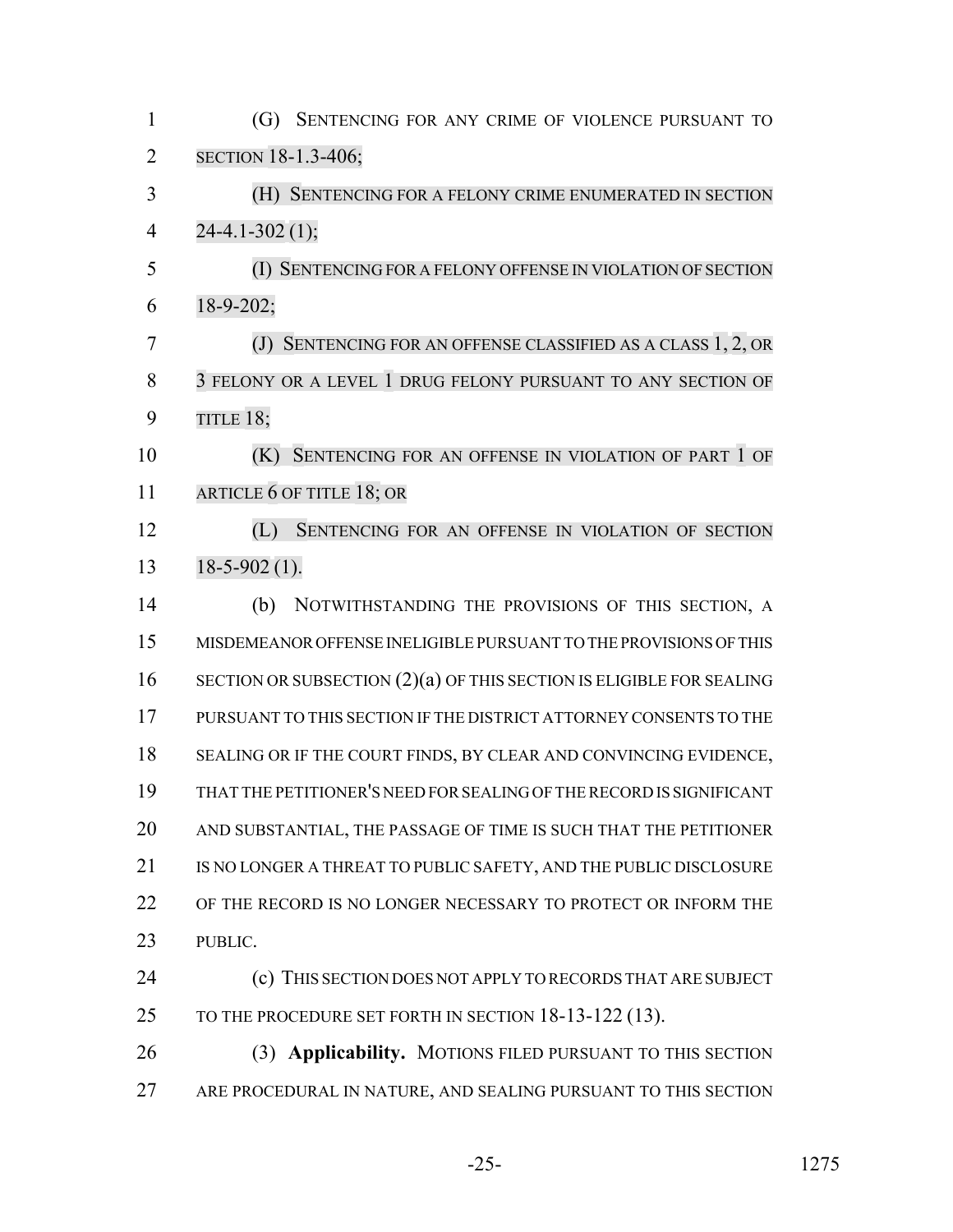APPLIES RETROACTIVELY TO ALL ELIGIBLE CASES.

 **24-72-707. Sealing of criminal conviction records information for offenses committed by victims of human trafficking.** (1) **Sealing of conviction records.** AT ANY TIME AFTER CONVICTION, A DEFENDANT MAY FILE A MOTION IN THE CASE IN WHICH ANY CONVICTION RECORDS EXIST PERTAINING TO THE DEFENDANT'S CONVICTION FOR ANY MISDEMEANOR OFFENSE OR MUNICIPAL CODE OR ORDINANCE VIOLATION, EXCLUDING ANY OFFENSE OF A CRIME AS DEFINED IN SECTION 24-4.1-302 (1).

 (2) A DEFENDANT MOVING TO HAVE HIS OR HER CRIMINAL RECORDS SEALED PURSUANT TO THIS SECTION IS NOT REQUIRED TO PAY A PROCESSING FEE.

(3) THE COURT SHALL ORDER THE RECORDS SEALED AFTER:

(a) THE PETITION IS FILED; AND

 (b) THE DEFENDANT ESTABLISHES BY A PREPONDERANCE OF THE EVIDENCE THAT, AT THE TIME HE OR SHE COMMITTED THE OFFENSE, HE OR SHE HAD BEEN TRAFFICKED BY ANOTHER PERSON, AS DESCRIBED IN SECTION 18-3-503 OR 18-3-504, FOR THE PURPOSE OF PERFORMING THE OFFENSE.

 **24-72-708. Sealing of criminal conviction records information for municipal offenses for convictions.** (1) **Sealing of conviction records.** (a) (I) A DEFENDANT MAY FILE A MOTION IN WHICH ANY CONVICTION RECORDS PERTAINING TO THE DEFENDANT FOR A MUNICIPAL VIOLATION ARE LOCATED FOR THE SEALING OF THE CONVICTION RECORDS, EXCEPT BASIC IDENTIFICATION INFORMATION, IF:

26 (A) THE MOTION IS FILED THREE OR MORE YEARS AFTER THE DATE OF THE FINAL DISPOSITION OF ALL CRIMINAL PROCEEDINGS AGAINST THE

-26- 1275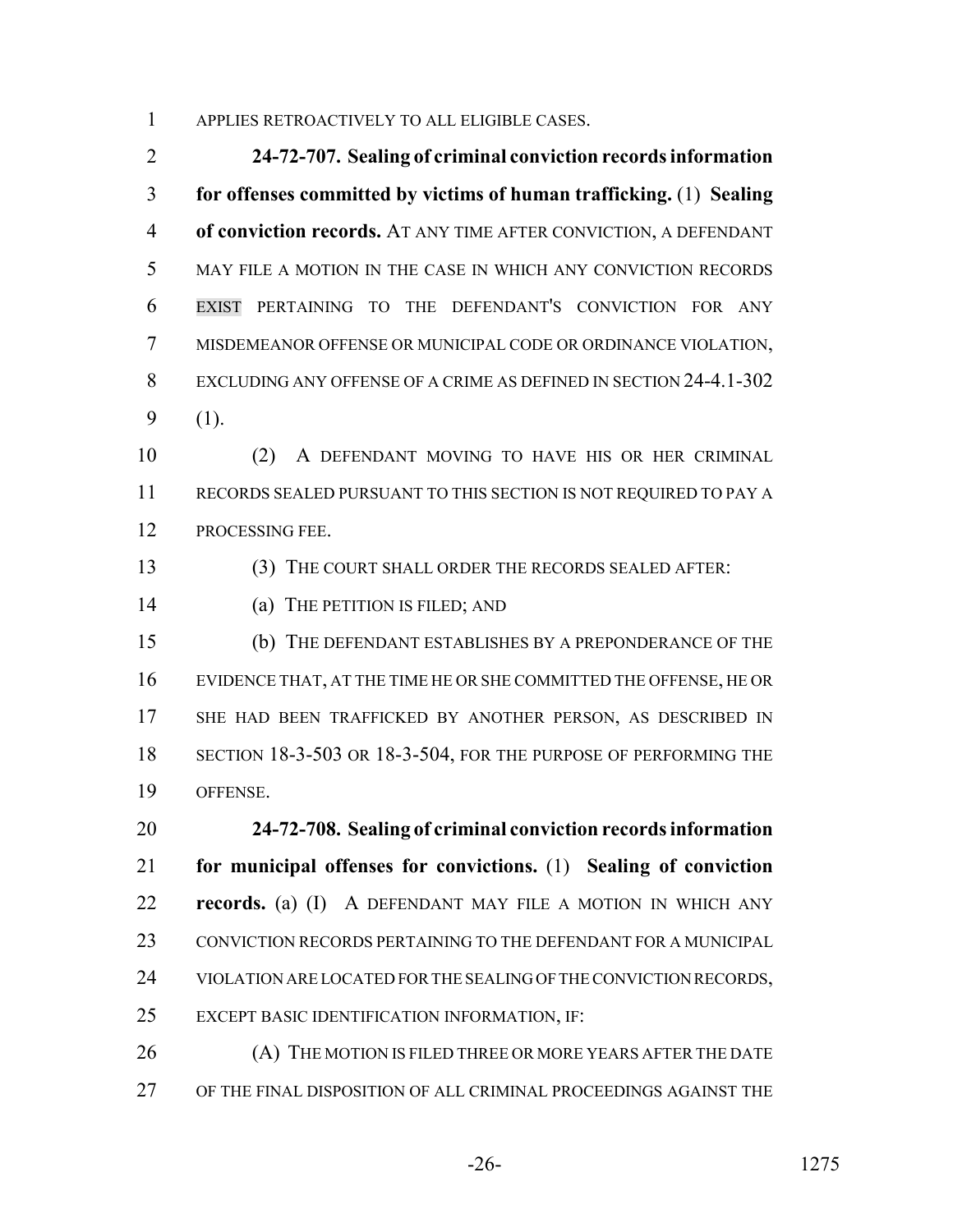DEFENDANT OR THE RELEASE OF THE DEFENDANT FROM SUPERVISION CONCERNING A CRIMINAL CONVICTION, WHICHEVER IS LATER; AND

 (B) THE DEFENDANT HAS NOT BEEN CHARGED OR CONVICTED OF A FELONY, MISDEMEANOR, OR MISDEMEANOR TRAFFIC OFFENSE IN THE THREE OR MORE YEARS SINCE THE DATE OF THE FINAL DISPOSITION OF ALL CRIMINAL PROCEEDINGS AGAINST HIM OR HER OR THE DATE OF THE DEFENDANT'S RELEASE FROM SUPERVISION, WHICHEVER IS LATER; AND

8 (C) THE CONVICTION RECORDS TO BE SEALED ARE NOT FOR A MISDEMEANOR TRAFFIC OFFENSE COMMITTED EITHER BY A HOLDER OF A COMMERCIAL LEARNER'S PERMIT OR A COMMERCIAL DRIVER'S LICENSE, AS DEFINED IN SECTION 42-2-402, OR BY THE OPERATOR OF A COMMERCIAL 12 MOTOR VEHICLE, AS DEFINED IN SECTION 42-2-402.

 (II) NOTWITHSTANDING THE PROVISIONS OF SUBSECTION (1)(a)(I)(B) OF THIS SECTION, A DEFENDANT MAY PETITION THE DISTRICT COURT OF THE DISTRICT IN WHICH ANY CONVICTION RECORDS PERTAINING TO THE DEFENDANT FOR A MUNICIPAL VIOLATION, EXCEPT A MUNICIPAL ASSAULT OR BATTERY OFFENSE IN WHICH THE UNDERLYING FACTUAL BASIS INVOLVES DOMESTIC VIOLENCE, AS DEFINED IN SECTION 18-6-800.3 (1), OR ANY OTHER MUNICIPAL VIOLATION IN WHICH THE UNDERLYING FACTUAL BASIS INVOLVES DOMESTIC VIOLENCE, AS DEFINED IN SECTION 21 18-6-800.3 (1), OR PETTY OFFENSE ARE LOCATED FOR THE SEALING OF THE CONVICTION RECORDS, EXCEPT BASIC IDENTIFICATION INFORMATION, IF: 23 (A) THE DEFENDANT WAS CONVICTED OF A SINGLE OFFENSE THAT WAS NOT A FELONY AND DID NOT INVOLVE DOMESTIC VIOLENCE AS DEFINED IN SECTION 18-6-800.3 (1), UNLAWFUL SEXUAL BEHAVIOR AS DEFINED IN SECTION 16-22-102 (9), OR CHILD ABUSE AS DEFINED IN SECTION 18-6-401;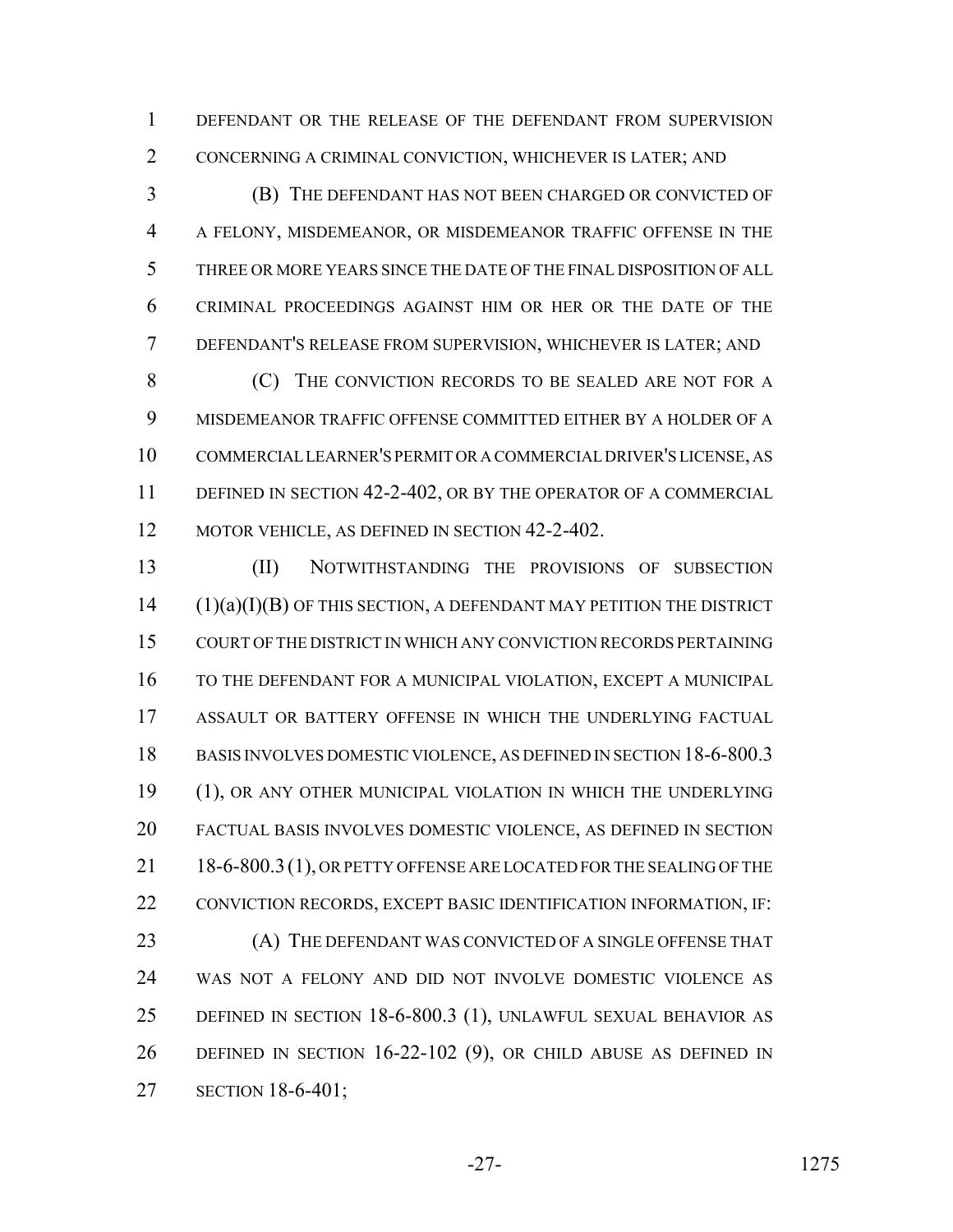(B) THAT OFFENSE OCCURRED WITHIN THREE YEARS OF THE DATE OF THE FINAL DISPOSITION OF ALL CRIMINAL PROCEEDINGS AGAINST HIM OR HER RELATED TO THE CONVICTION THAT THE DEFENDANT IS SEEKING TO HAVE SEALED OR WITHIN THREE YEARS OF THE DATE OF THE DEFENDANT'S RELEASE FROM SUPERVISION RELATED TO THE CONVICTION THAT THE DEFENDANT IS SEEKING TO HAVE SEALED, WHICHEVER IS LATER; AND

 (C) THE DEFENDANT HAS NOT BEEN CONVICTED OF A FELONY, MISDEMEANOR, OR MISDEMEANOR TRAFFIC OFFENSE IN THE TEN OR MORE YEARS SINCE THE DATE OF THE FINAL DISPOSITION OF ALL CRIMINAL PROCEEDINGS AGAINST HIM OR HER FOR THE SUBSEQUENT CRIMINAL CASE OR IN THE TEN OR MORE YEARS SINCE THE DATE OF THE DEFENDANT'S RELEASE FROM SUPERVISION FOR THE SUBSEQUENT CASE, WHICHEVER IS LATER.

 (b) UPON FILING THE PETITION, THE DEFENDANT SHALL PAY THE FILING FEE REQUIRED BY LAW.

 (2) (a) UPON THE FILING OF A MOTION, THE COURT SHALL REVIEW THE MOTION AND DETERMINE WHETHER THERE ARE GROUNDS PURSUANT TO THIS SECTION TO PROCEED TO A HEARING ON THE PETITION. IF THE COURT DETERMINES THAT THE MOTION ON ITS FACE IS INSUFFICIENT OR IF THE COURT DETERMINES THAT, AFTER TAKING JUDICIAL NOTICE OF 22 MATTERS OUTSIDE THE MOTION, THE DEFENDANT IS NOT ENTITLED TO RELIEF PURSUANT TO THIS SECTION, THE COURT SHALL ENTER AN ORDER DENYING THE MOTION AND MAIL A COPY OF THE ORDER TO THE DEFENDANT. THE COURT'S ORDER SHALL SPECIFY THE REASONS FOR THE DENIAL OF THE MOTION.

(b) IF THE COURT DETERMINES THAT THE PETITION IS SUFFICIENT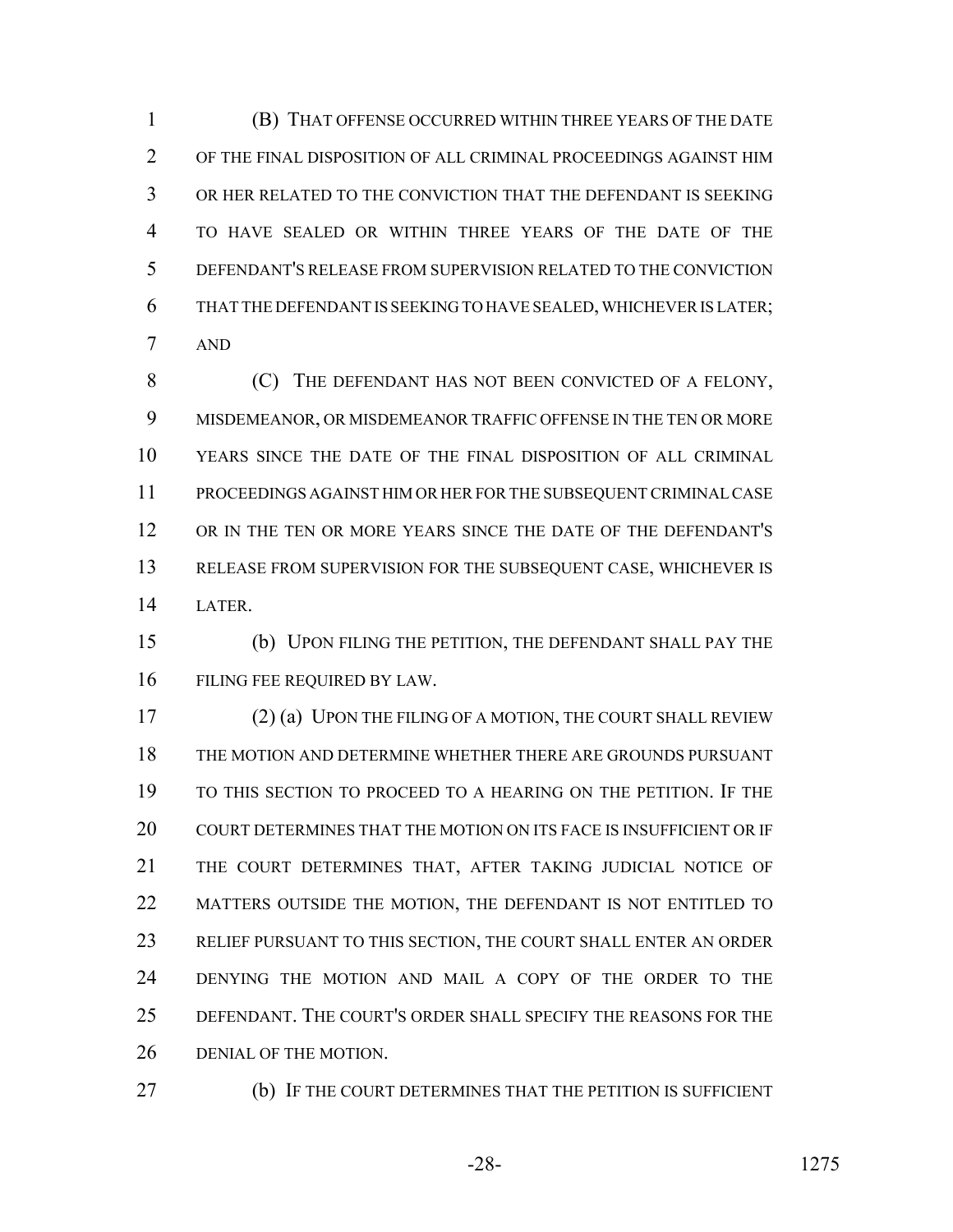ON ITS FACE AND THAT NO OTHER GROUNDS EXIST AT THAT TIME FOR THE COURT TO DENY THE PETITION PURSUANT TO THIS SECTION, THE COURT SHALL SET A DATE FOR A HEARING AND THE COURT SHALL NOTIFY BY CERTIFIED MAIL THE PROSECUTING ATTORNEY, THE ARRESTING AGENCY, AND ANY OTHER PERSON OR AGENCY IDENTIFIED BY THE DEFENDANT.

 (3) AFTER THE HEARING DESCRIBED IN SUBSECTION (2) OF THIS SECTION IS CONDUCTED AND IF THE COURT FINDS THAT THE HARM TO THE PRIVACY OF THE DEFENDANT OR THE DANGERS OF UNWARRANTED, ADVERSE CONSEQUENCES TO THE DEFENDANT OUTWEIGH THE PUBLIC INTEREST IN RETAINING PUBLIC ACCESS TO THE CONVICTION RECORDS, THE COURT MAY ORDER THE CONVICTION RECORDS, EXCEPT BASIC IDENTIFICATION INFORMATION, TO BE SEALED. IN MAKING THIS DETERMINATION, THE COURT SHALL, AT A MINIMUM, CONSIDER THE FACTORS IN SECTION 24-72-706 (1)(g).

 **SECTION 2.** In Colorado Revised Statutes, 18-1.3-101, **amend** (10)(c) as follows:

 **18-1.3-101. Pretrial diversion.** (10) (c) **Diversion outcomes.** At any point after a diversion agreement is completed, a defendant may petition the court to seal all arrest and other criminal records pertaining 21 to the offense using the procedure described in section 24-72-702, C.R.S. SECTIONS 24-72-704 AND 24-72-705. Unless otherwise prohibited under 23 section 24-72-702 (4)(a), C.R.S. SECTION 24-72-703 (11), the court shall issue a sealing order if requested by the defendant following successful completion of a diversion agreement.

# **SECTION 3.** In Colorado Revised Statutes, 18-7-201.3, **amend** (2)(a) as follows: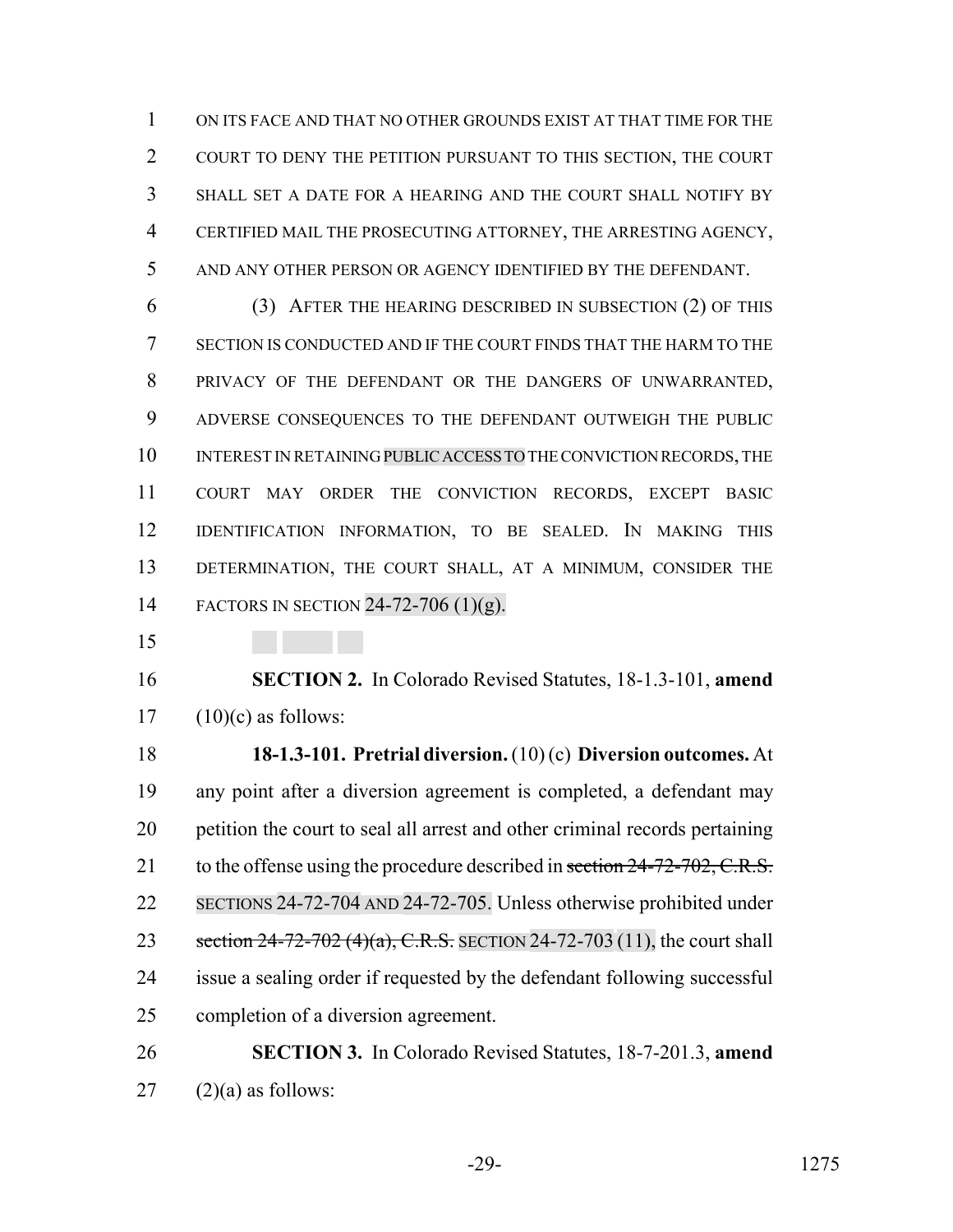| $\mathbf{1}$   | Affirmative defense - human trafficking -<br>$18 - 7 - 201.3.$              |
|----------------|-----------------------------------------------------------------------------|
| $\overline{2}$ | expungement of record protective order - definitions. $(2)$ (a) On or       |
| 3              | after January 1, 2016, a person charged with or convicted of prostitution,  |
| 4              | as described in section 18-7-201 or any corresponding municipal code or     |
| 5              | ordinance, for an offense committed before July 1, 2015, which offense      |
| 6              | was committed as a direct result of being a victim of human trafficking,    |
| $\tau$         | as defined in subsection (4) of this section, may apply to the court for a  |
| 8              | sealing of his or her records pursuant to section 24-72-702 or 24-72-706,   |
| 9              | C.R.S. SECTION 24-72-704 OR 24-72-707, as applicable.                       |
| 10             | <b>SECTION 4.</b> In Colorado Revised Statutes, 24-4.1-302, amend           |
| 11             | $(2)(t)$ ; and <b>add</b> $(2)(v)$ as follows:                              |
| 12             | 24-4.1-302. Definitions. As used in this part 3, and for no other           |
| 13             | purpose, including the expansion of the rights of any defendant:            |
| 14             | (2) "Critical stages" means the following stages of the criminal            |
| 15             | justice process:                                                            |
| 16             | (t) A hearing held pursuant to section $18-1-414(2)(b)$ , C.R.S.; and       |
| 17             | A HEARING HELD PURSUANT TO SECTION 24-72-706 OR<br>(v)                      |
| 18             | 24-72-709.                                                                  |
| 19             | SECTION 5. In Colorado Revised Statutes, 24-4.1-302.5, amend                |
| 20             | $(1)(z)$ as follows:                                                        |
| 21             | 24-4.1-302.5. Rights afforded to victims - definitions. (1) In              |
| 22             | order to preserve and protect a victim's rights to justice and due process, |
| 23             | each victim of a crime has the following rights:                            |
| 24             | (z) The right to be notified of a hearing concerning $\alpha$ ANY MOTION    |
| 25             | FILED FOR OR petition for sealing of records described in section           |
| 26             | $24 - 72 - 702$ SECTION 24-72-704 filed by a defendant in the criminal case |
| 27             | whose crime falls under section $24-4.1-302$ (1);                           |